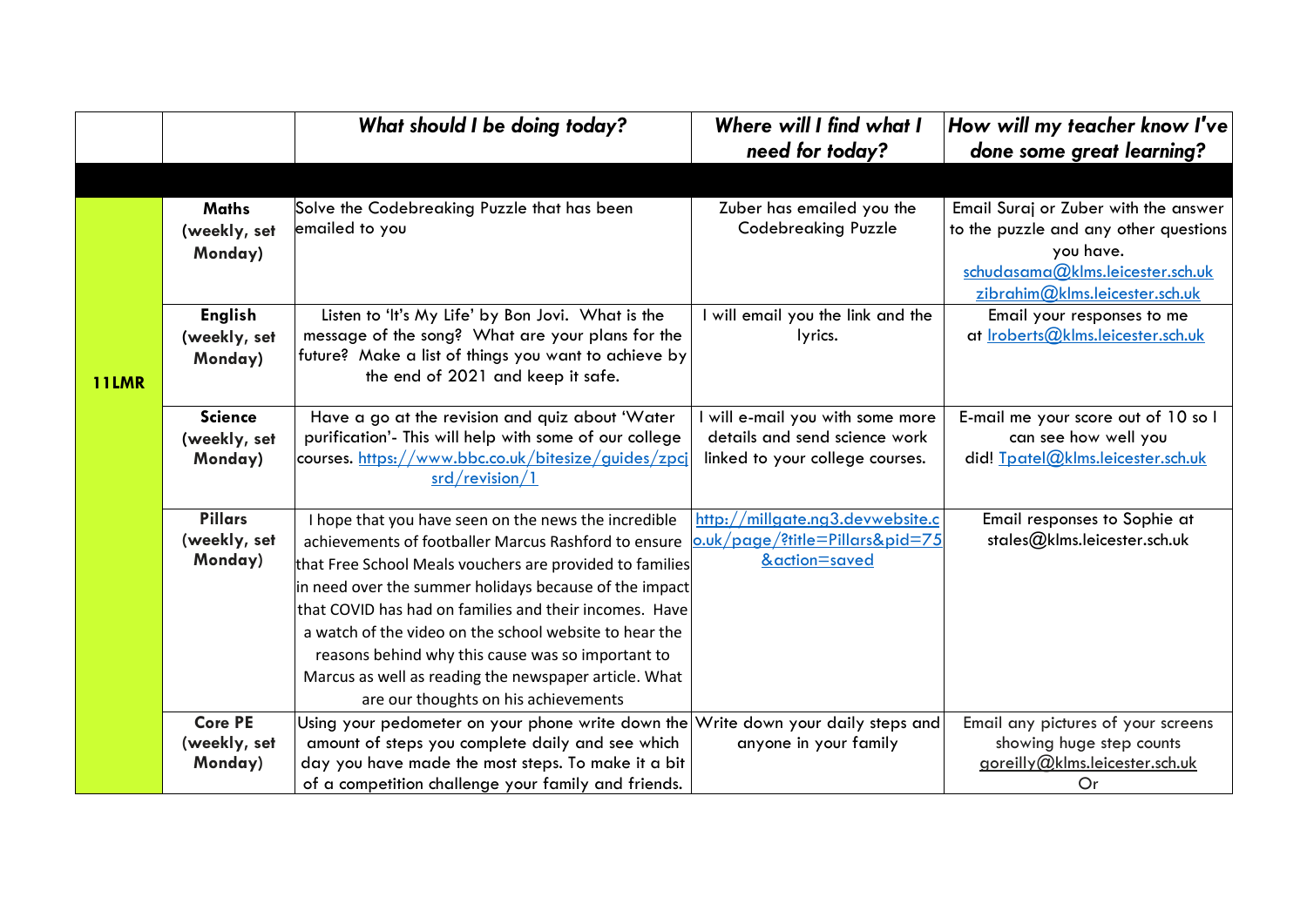|              |                | Things to remember this week: 20mins exercise                                     | Millgate PE staff usually do     | Tell your PE staff member during calls   |
|--------------|----------------|-----------------------------------------------------------------------------------|----------------------------------|------------------------------------------|
|              |                | daily. Write down steps for each day                                              | between 10-15k steps in a day    | to you this week                         |
|              | <b>Maths</b>   | Solve the Codebreaking Puzzle that has been                                       | Zuber has emailed you the        | Email Suraj or Zuber with the answer     |
|              | (weekly, set   | emailed to you                                                                    | <b>Codebreaking Puzzle</b>       | to the puzzle and any other questions    |
|              | Monday)        |                                                                                   |                                  | you have.                                |
|              |                |                                                                                   |                                  | schudasama@klms.leicester.sch.uk         |
|              |                |                                                                                   |                                  | zibrahim@klms.leicester.sch.uk           |
|              | <b>English</b> | Listen to 'It's My Life' by Bon Jovi. What is the                                 | will email you the link and the  | Email your responses to me               |
|              | (weekly, set   | message of the song? What are your plans for the                                  | lyrics.                          | at <u>Iroberts@klms.leicester.sch.uk</u> |
| <b>11SCH</b> | Monday)        | future? Make a list of things you want to achieve by                              |                                  | And Andy                                 |
|              |                | the end of 2021 and keep it safe.                                                 |                                  | at amaxwell@klms.leicester.sh.uk         |
|              | <b>Science</b> | Have a browse through the three powerpoints about                                 | will email you the powerpoints.  | Any questions, please email me at:       |
|              | (weekly, set   | buildings and construction - these will give you a                                |                                  | mdempster@klms.leicester.sch.uk          |
|              | Monday)        | good insight to the science behind the creation of                                |                                  |                                          |
|              |                | some of the world's coolest structures!                                           |                                  |                                          |
|              | <b>Pillars</b> | I hope that you have seen on the news the incredible                              | http://millgate.ng3.devwebsite.c | Email responses to Sophie at             |
|              | (weekly, set   | achievements of footballer Marcus Rashford to ensure                              | o.uk/page/?title=Pillars&pid=75  | stales@klms.leicester.sch.uk             |
|              | Monday)        | that Free School Meals vouchers are provided to families                          | &action=saved                    |                                          |
|              |                | in need over the summer holidays because of the impact                            |                                  |                                          |
|              |                | that COVID has had on families and their incomes. Have                            |                                  |                                          |
|              |                | a watch of the video on the school website to hear the                            |                                  |                                          |
|              |                | reasons behind why this cause was so important to                                 |                                  |                                          |
|              |                | Marcus as well as reading the newspaper article. What                             |                                  |                                          |
|              |                | are our thoughts on his achievements                                              |                                  |                                          |
|              | <b>Core PE</b> | Using your pedometer on your phone write down the Write down your daily steps and |                                  | Email any pictures of your screens       |
|              | (weekly, set   | amount of steps you complete daily and see which                                  | anyone in your family            | showing huge step counts                 |
|              | Monday)        | day you have made the most steps. To make it a bit                                |                                  | goreilly@klms.leicester.sch.uk           |
|              |                | of a competition challenge your family and friends.                               | Millgate PE staff usually do     | Or                                       |
|              |                | Things to remember this week: 20mins exercise                                     | between 10-15k steps in a day    | Tell your PE staff member during calls   |
|              |                | daily. Write down steps for each day                                              |                                  | to you this week                         |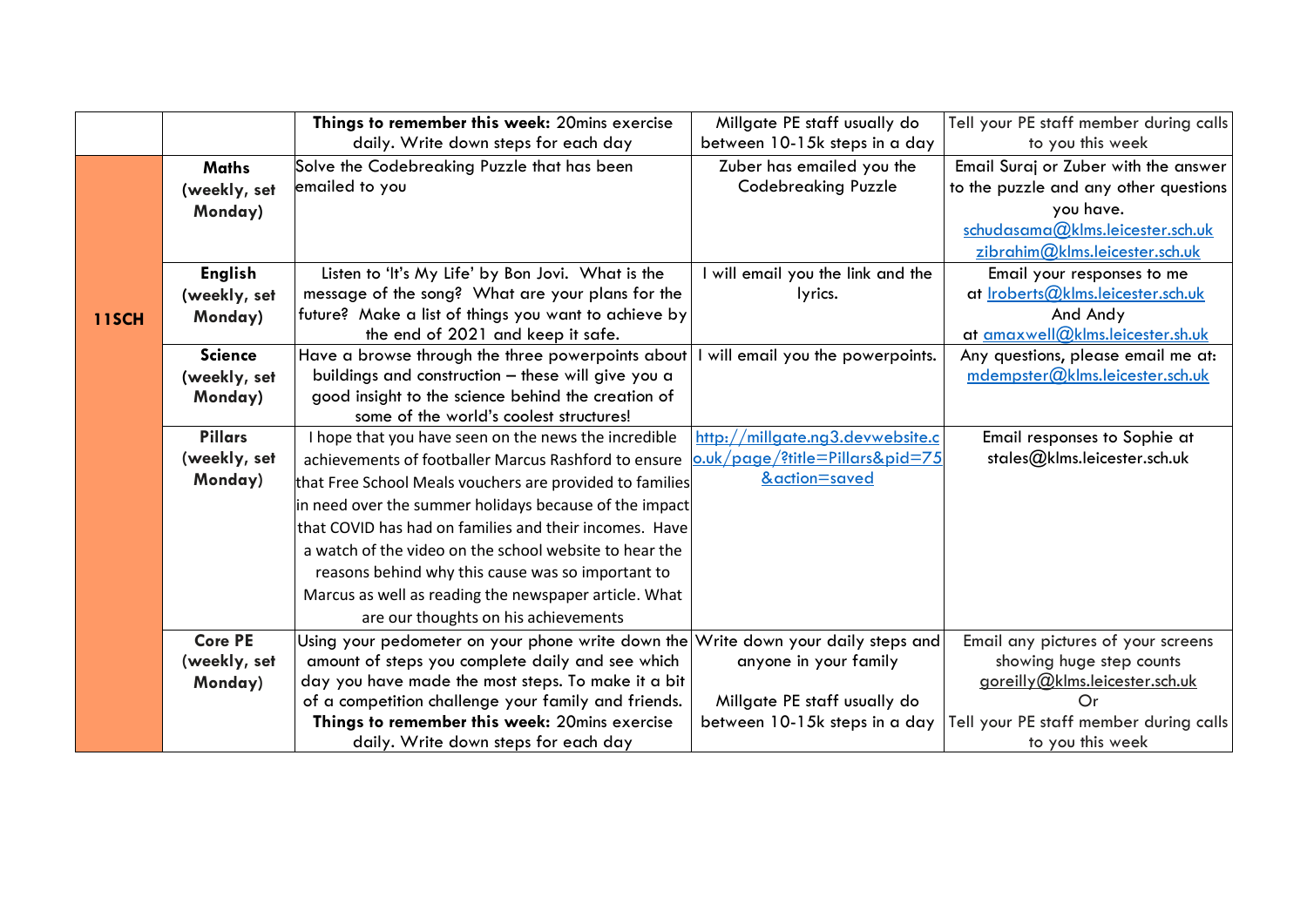|             | <b>Maths</b>   | Complete the three tasks set on MyMaths by the end of                             | Instructions email sent on Monday  | Amy will check on MyMaths to see how      |
|-------------|----------------|-----------------------------------------------------------------------------------|------------------------------------|-------------------------------------------|
|             | (daily)        | the week. Use the revision guide provided to support                              | with YouTube links for help. Paper | you are getting on. If you are working on |
|             |                | you. Complete the daily quiz emailed to you by Zuber.                             | copies also delivered to you all   | paper, it will be collected next Monday.  |
|             |                |                                                                                   | Monday afternoon. Daily quiz       | Email Amy with any questions or help      |
|             |                |                                                                                   | emailed to you by Zuber every day. | needed.                                   |
|             | <b>English</b> | This week you are going to work on Paper 2,                                       | I have emailed the PowerPoint      | Email your responses to me at             |
|             | (daily)        | Question 5.                                                                       | out to you.                        | Iroberts@klms.leicester.sch.uk            |
| <b>10AL</b> | <b>Science</b> | You will be either starting a GCSE Chemistry or                                   | E-mail sent to you with link and   | Send me your description                  |
|             | (Mon / Wed /   | Physics! You get to choose. (Think about what you will                            | details.                           |                                           |
|             | Fri)           | be doing when you leave school)                                                   |                                    | Send your work to                         |
|             |                | Your task: Chemical bond- What is the difference                                  |                                    | tpatel@klms.leicester.sch.uk              |
|             |                | between Covalent, Ionic and Metallic bonds?                                       |                                    |                                           |
|             |                |                                                                                   |                                    |                                           |
|             | <b>Pillars</b> | I hope that you have seen on the news the incredible                              | http://millgate.ng3.devwebsite.c   | Email responses to Sophie at              |
|             | (weekly, set   | achievements of footballer Marcus Rashford to ensure                              | o.uk/page/?title=Pillars&pid=75    | stales@klms.leicester.sch.uk              |
|             | Monday)        | that Free School Meals vouchers are provided to families                          | &action=saved                      |                                           |
|             |                | in need over the summer holidays because of the impact                            |                                    |                                           |
|             |                | that COVID has had on families and their incomes. Have                            |                                    |                                           |
|             |                | a watch of the video on the school website to hear the                            |                                    |                                           |
|             |                | reasons behind why this cause was so important to                                 |                                    |                                           |
|             |                | Marcus as well as reading the newspaper article. What                             |                                    |                                           |
|             |                | are our thoughts on his achievements                                              |                                    |                                           |
|             | <b>Core PE</b> | Using your pedometer on your phone write down the Write down your daily steps and |                                    | Email any pictures of your screens        |
|             | (weekly, set   | amount of steps you complete daily and see which                                  | anyone in your family              | showing huge step counts                  |
|             | Monday)        | day you have made the most steps. To make it a bit                                |                                    | goreilly@klms.leicester.sch.uk            |
|             |                | of a competition challenge your family and friends.                               | Millgate PE staff usually do       | Or                                        |
|             |                | Things to remember this week: 20mins exercise                                     | between 10-15k steps in a day      | Tell your PE staff member during calls    |
|             |                | daily. Write down steps for each day                                              |                                    | to you this week                          |
|             | <b>Maths</b>   | Complete the three assessments set on MyMaths.                                    | Daily quizzes are online.          | Email Zuber with any questions or help    |
|             | (daily)        | Each of you have your own assessments to complete.                                | Log into https://app.eedi.com/     | needed.                                   |
|             |                |                                                                                   | Your mymaths log ins have been     | zibrahim@klms.leicester.sch.uk            |
|             |                |                                                                                   | sent to you by email               |                                           |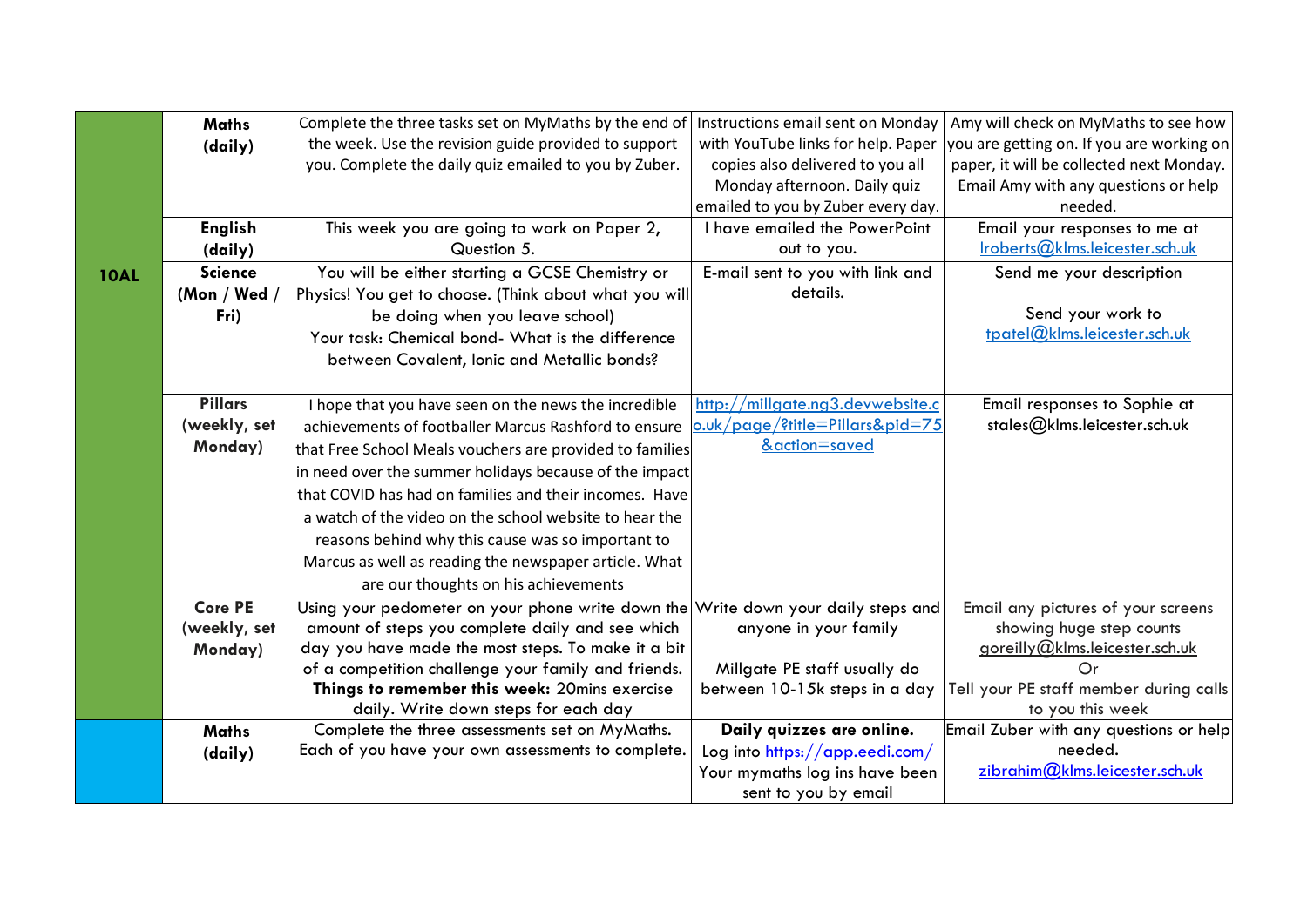|             |                    |                                                                                   |                                  | will check on mymaths to see how       |
|-------------|--------------------|-----------------------------------------------------------------------------------|----------------------------------|----------------------------------------|
|             |                    |                                                                                   |                                  | you are getting on                     |
|             | <b>English</b>     | Read Source B - an article about tattoos.                                         | have posted the resources out to | Email your responses to Selina at      |
|             | (daily)            |                                                                                   | you.                             | sclarke@klms.leicester.sch.uk          |
|             | <b>Science</b>     |                                                                                   | I have emailed you links and     | Send your screen shots to:             |
| <b>10ZI</b> | (Mon / Wed $/$     | Have a go at the sample exam questions and screen shot                            | instructions                     |                                        |
|             | Fri)               | your best answer attempts.                                                        |                                  | mdempster@klms.leicester.sch.uk        |
|             |                    | https://www.bbc.co.uk/bitesize/guides/zscb8mn/revisio                             |                                  |                                        |
|             |                    | n/1                                                                               |                                  |                                        |
|             | <b>Pillars</b>     | I hope that you have seen on the news the incredible                              | http://millgate.ng3.devwebsite.c | Email responses to Sophie at           |
|             | (weekly, set       | achievements of footballer Marcus Rashford to ensure                              | o.uk/page/?title=Pillars&pid=75  | stales@klms.leicester.sch.uk           |
|             | Monday)            | that Free School Meals vouchers are provided to families                          | &action=saved                    |                                        |
|             |                    | in need over the summer holidays because of the impact                            |                                  |                                        |
|             |                    | that COVID has had on families and their incomes. Have                            |                                  |                                        |
|             |                    | a watch of the video on the school website to hear the                            |                                  |                                        |
|             |                    | reasons behind why this cause was so important to                                 |                                  |                                        |
|             |                    | Marcus as well as reading the newspaper article. What                             |                                  |                                        |
|             |                    | are our thoughts on his achievements                                              |                                  |                                        |
|             | <b>Core PE</b>     | Using your pedometer on your phone write down the Write down your daily steps and |                                  | Email any pictures of your screens     |
|             | (weekly, set       | amount of steps you complete daily and see which                                  | anyone in your family            | showing huge step counts               |
|             | Monday)            | day you have made the most steps. To make it a bit                                |                                  | goreilly@klms.leicester.sch.uk         |
|             |                    | of a competition challenge your family and friends.                               | Millgate PE staff usually do     | Or                                     |
|             |                    | Things to remember this week: 20mins exercise                                     | between 10-15k steps in a day    | Tell your PE staff member during calls |
|             |                    | daily. Write down steps for each day                                              |                                  | to you this week                       |
|             | <b>Animal Care</b> |                                                                                   |                                  |                                        |
|             | Y10 MFL            |                                                                                   |                                  |                                        |
|             | Y9 Geography       | <b>Investigating Kenya</b>                                                        | You have been sent paper copies  | Email completed work to me by          |
|             |                    | Complete tasks 7-10 in the booklet that you have                                  | in the post.                     | Friday morning.                        |
|             |                    | been sent.                                                                        |                                  | vwiley@klms.leicester.sch.uk           |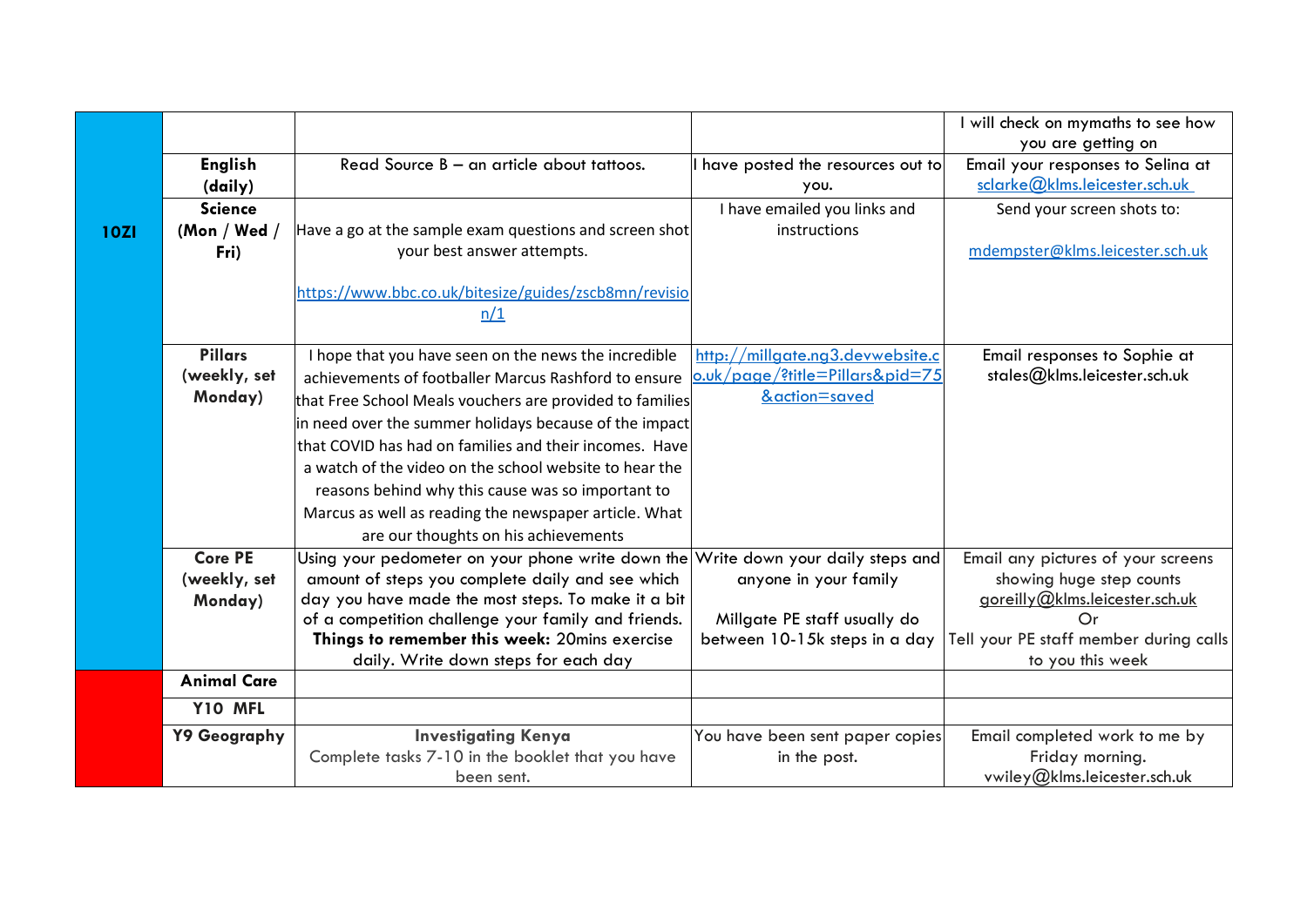|                | <b>Performing Arts</b> | Your best comedy script, create a 5 min piece               | Template emailed, notes and         | Email me if you have any questions      |
|----------------|------------------------|-------------------------------------------------------------|-------------------------------------|-----------------------------------------|
|                |                        | including 4 other characters. Draw on any                   | scribbles encouraged (all adds to   | and with your work SM                   |
| <b>Options</b> |                        | experiences you've had                                      | the joy of writing)                 |                                         |
|                | <b>Catering</b>        | Make a cooked breakfast!! Think of all the items of food    | Recipe and Work booklet have been   | Please send me some pictures of your    |
|                |                        | that are part of the Eatwell guide. Draw around a plate     | posted to you. Available on zoom    | cooking and email me if you need any    |
| <b>Weekly</b>  |                        | on the back of a page from your booklet. Divide it into     | for a call MONDAY 12.45pm for 1-1   | help. By the end of the week.           |
| task(s)        |                        | Eatwell sections, Protein, Carbs, Fruit and Veg, Dairy, oil | tutorials and demos. Or we can      |                                         |
|                |                        | & spreads. Write in the item of food you are having on      | cook a recipe together live. I will |                                         |
| set            |                        | vour cooked breakfast in the sections and their function    | email you all the meeting ID and    |                                         |
| Monday         |                        | for the body. (For example - Eggs: Great source of          | passwords to log on to zoom         |                                         |
|                |                        | protein and contains lots of vitamins such as D to keep     |                                     |                                         |
|                |                        | bones and muscles healthy and strong).                      |                                     |                                         |
|                | <b>Music</b>           | <b>Artist Agent</b>                                         |                                     |                                         |
|                | <b>Yr 10</b>           | This week's focus is on being an Artist Agent and the       | You have been given the             |                                         |
|                |                        | difference between this and last week's role the Artist     | information and brainstorm in a     |                                         |
|                |                        | Manager. Aaron has found a useful YouTube clip to help      | pack of work by Amy at the          |                                         |
|                |                        | you get started! The clip is about 24 minutes long but      | beginning of this half term. If you |                                         |
|                |                        | also discusses other roles in the music industry $-$ useful | need it printed or emailed out      |                                         |
|                |                        | for Unit 1 work!                                            | again, please email Helen.          | Email your responses back to Helen and  |
|                |                        | Then read the information and complete the two tasks        |                                     | Aaron: hrackley@klms.leicester.sch.uk   |
|                |                        | with all the facts you have learnt about being an Artist    | You can also find the link to the   | acolvin@klms.leicester.sch.uk           |
|                |                        | Agent.                                                      | YouTube clip here:                  |                                         |
|                |                        | The website www.openmic.co.uk is also helpful for           | https://www.openmicuk.co.uk/advi    |                                         |
|                |                        | further current information on the music industry.          | ce/music-agents-what-are-music-     |                                         |
|                |                        |                                                             | agents/                             |                                         |
|                |                        | Audience<br>Promoter                                        |                                     |                                         |
|                |                        | Artist<br>Agen<br>- Manager                                 |                                     |                                         |
|                |                        |                                                             |                                     |                                         |
|                | <b>Music Yr 9</b>      |                                                             | https://www.bbc.co.uk/bitesize/top  | Email your voice notes and/or lyrics to |
|                |                        | How lyrics are written:                                     | ics/z3dqhyc/articles/zknqwty        | your hook back to Helen and Aaron:      |
|                |                        |                                                             |                                     | hrackley@klms.leicester.sch.uk          |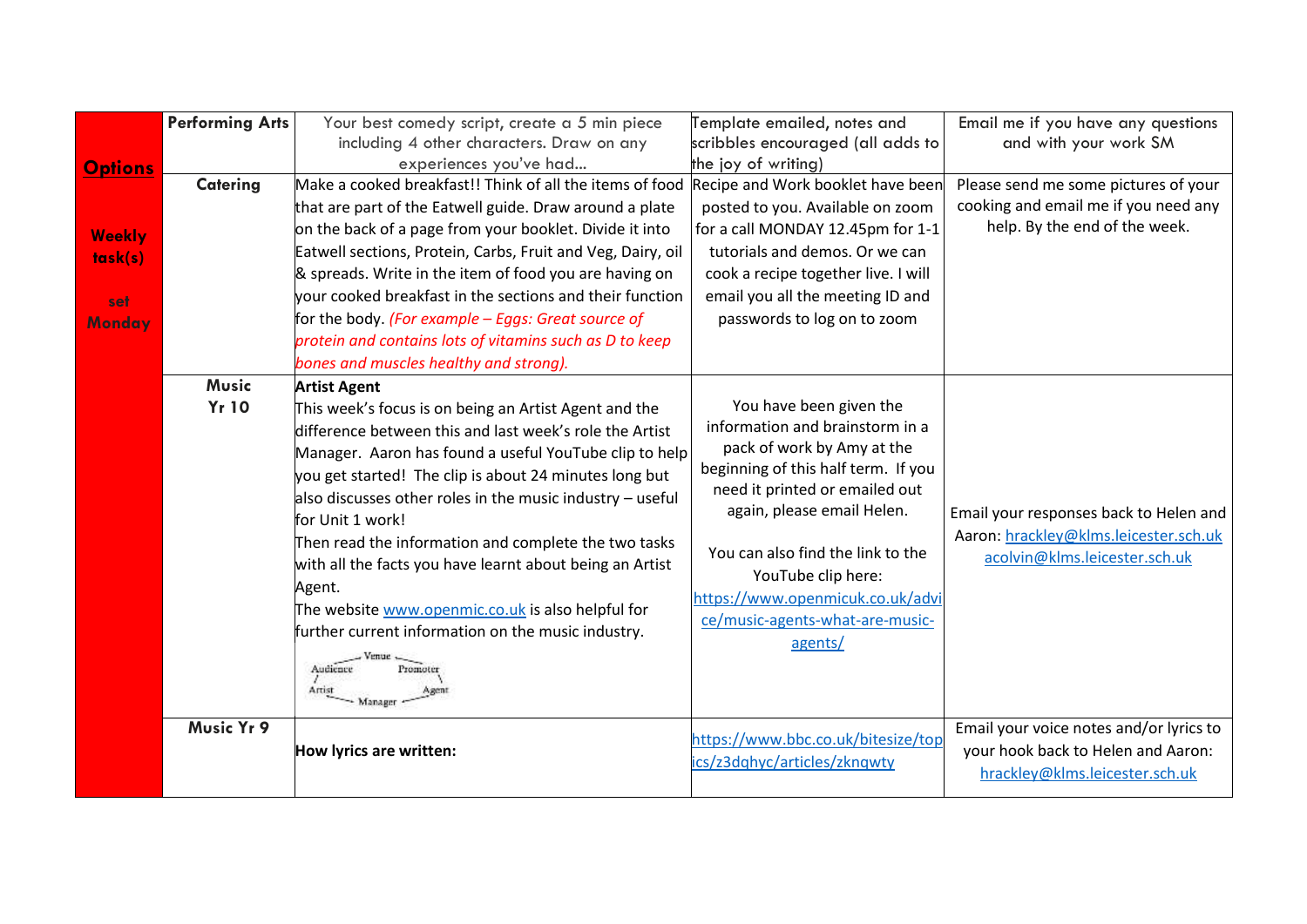|                   | Go on to BBC bitesize KS3 music, watch the video clip                       |                                   | acolvin@klms.leicester.sch.uk We look    |
|-------------------|-----------------------------------------------------------------------------|-----------------------------------|------------------------------------------|
|                   | then read the information up to 'Verses and Chorus"                         |                                   | forward to hearing them                  |
|                   | and have a go at writing your own hook.                                     |                                   |                                          |
|                   | In this lesson you will:                                                    |                                   |                                          |
|                   | Learn about how lyrics are written for songs.<br>$\bullet$                  |                                   |                                          |
|                   | . Find out more about lyrics by Billie Eilish, The Noisettes                |                                   |                                          |
|                   | and Dave.                                                                   |                                   |                                          |
|                   |                                                                             |                                   |                                          |
| <b>Media</b>      | <b>Film Review</b>                                                          | https://www.bbc.co.uk/iplayer/e   | Email your work back to Andy             |
|                   | Log on to BBC iPlayer and watch the modern classic                          | pisode/p07r55c0/paranormal-       | Amaxwell@klms.leicester.sch.uk           |
|                   | horror movie Paranormal Activity.                                           | activity                          |                                          |
|                   | Your task is to write a film review using the prompts                       |                                   |                                          |
|                   | on the PowerPoint.                                                          |                                   |                                          |
| <b>BTEC Sport</b> | <b>Rules Regulations and scoring systems of Football</b>                    | See the sheets emailed to you     | Email any pictures                       |
|                   | and Badminton                                                               |                                   | goreilly@klms.leicester.sch.uk           |
|                   | I have sent you the notes on both sports and a table                        |                                   | Or                                       |
|                   | to fill in for each rule of the game. Complete this                         |                                   | Tell your PE staff member during calls   |
|                   | table in as much detail as you can. I would rather                          |                                   | to you this week                         |
|                   | quality work that takes a week or two than rushed                           |                                   |                                          |
|                   | work. The level of detail for each will determine the                       |                                   |                                          |
|                   | grade you achieve. This is easy work for you all and                        |                                   |                                          |
|                   | you should be able to get a Merit for this task.                            |                                   |                                          |
| <b>DT</b>         | Year 9- 1 point perspective drawing                                         | Year 9                            | Email work to                            |
| 9&10              |                                                                             | https://www.youtube.com/watch?    | Smistry@klms.leicester.sch.uk            |
|                   | Year 10- NEA COURSEWORK- Compare and                                        | v=SZ bF7KnWQg                     |                                          |
|                   | analyse exisitng products- what can we learn from<br>them? Chat on THURSDAY |                                   |                                          |
|                   |                                                                             | year 10- check your email for     |                                          |
|                   |                                                                             | zoom/teams call time              |                                          |
| Art               | Choose an activity/response to create from your                             | Access tasks in your printed work | It is important that you send your work  |
| 9&10              | personalised work pack to develop some ideas for your                       | packs that were previously        | back to Sarah in order to develop your   |
|                   | project. Try to complete as many of these as possible.                      | delivered.                        | work. For tutorials, feedback and advice |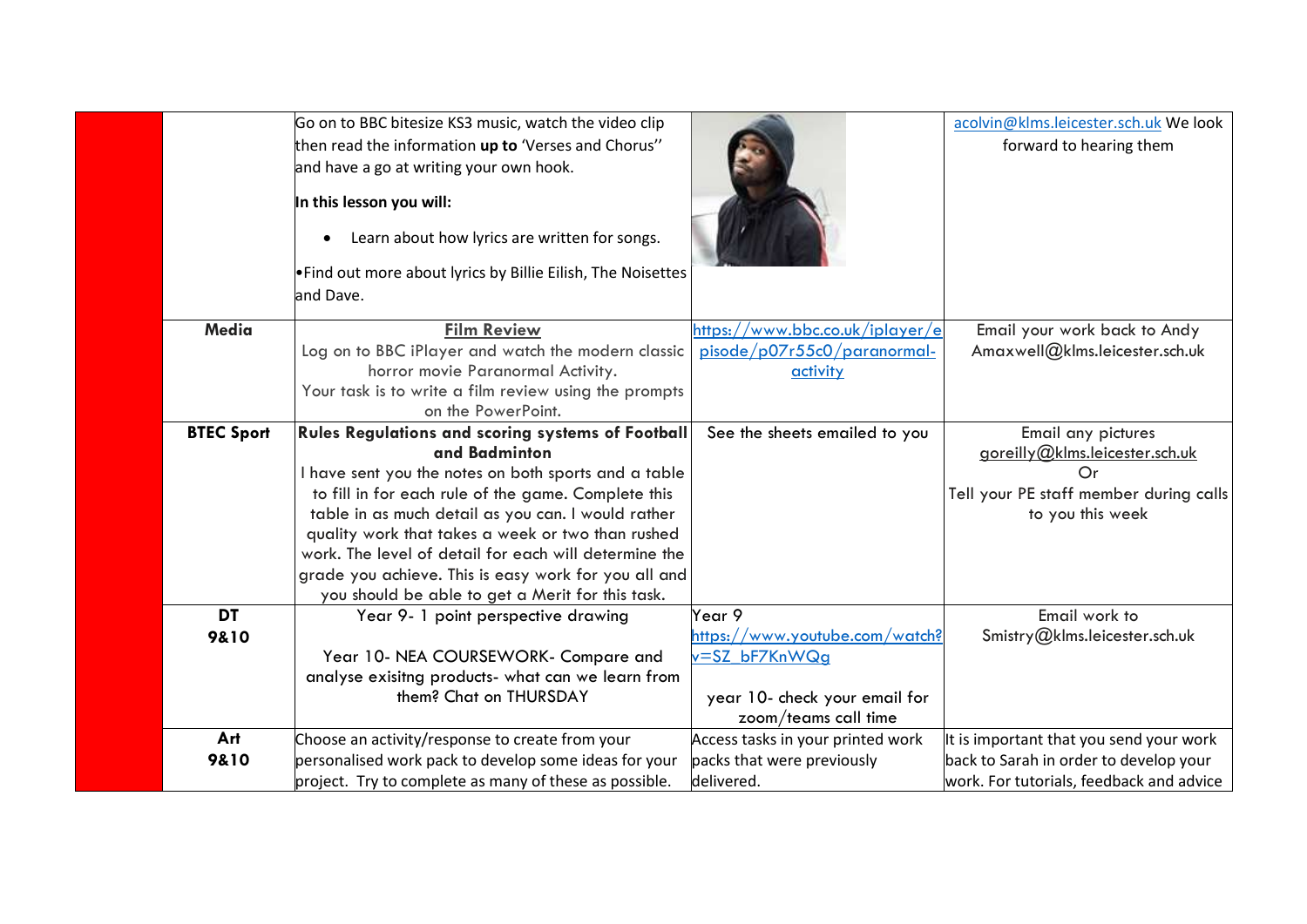|      |                | Consider how you could develop these once you are                                                  |                                                             | please email                                 |
|------|----------------|----------------------------------------------------------------------------------------------------|-------------------------------------------------------------|----------------------------------------------|
|      |                | back in the art room? What is successful about your                                                |                                                             | sgammon@klms.leciester.sch.uk                |
|      |                | work? What can be improved? What materials could you                                               |                                                             |                                              |
|      |                | use to add detail? How is your project developing?                                                 |                                                             |                                              |
|      |                | Send work to Sarah for feedback and development tasks.                                             |                                                             |                                              |
|      | Computer       | would like you to make me a poster/powerpoint or                                                   | You are quite free with how you                             | My email is                                  |
|      | <b>Science</b> | document looking at 3 programming constructs.                                                      | wish to present the work. If you                            | zcopley@klms.leicester.sch.uk.               |
|      |                | Sequence, Iteration and Selection                                                                  | have any issues or wish to send                             |                                              |
|      |                | On your work, have a description of what each of                                                   | me what you have done, please                               |                                              |
|      |                | these are, how they work and also include an                                                       | email me.                                                   |                                              |
|      |                | example of the code in Python. Feel free to decorate                                               |                                                             |                                              |
|      |                | and go as mad with it as you like.                                                                 |                                                             |                                              |
|      | <b>Maths</b>   | Complete any incomplete challenge cards. Have a<br>go at the Probability Revision task on MyMaths. | Daily quizzes are online.<br>Log into https://app.eedi.com/ | Email me with any questions you may<br>have: |
|      | (daily)        |                                                                                                    | Your mymaths log ins have been                              | schudasama@klms.leicester.sch.uk             |
|      |                |                                                                                                    | sent to you by email.                                       |                                              |
|      |                |                                                                                                    |                                                             |                                              |
|      | <b>English</b> | Watch the film of 'Animal Farm'.                                                                   | The link is on the brief.                                   | Email your responses to me                   |
|      | (daily)        | https://clickv.ie/w/ZQ5n                                                                           |                                                             | at Iroberts@klms.leicester.sch.uk            |
| 9GOR | <b>Science</b> |                                                                                                    | I have emailed the link and                                 | Send your screen shots or answers to:        |
|      | (Mon / Wed /   | LQ: What gets on your nerves?                                                                      | instructions to you.                                        |                                              |
|      | Fri)           |                                                                                                    |                                                             | mdempster@klms.leicester.sch.uk              |
|      |                | Read the info, watch the clip and have a go at the test.                                           |                                                             |                                              |
|      |                | Send me 3 of your correct answers.                                                                 |                                                             |                                              |
|      |                |                                                                                                    |                                                             |                                              |
|      |                | https://www.bbc.co.uk/bitesize/guides/zprxy4j/revision                                             |                                                             |                                              |
|      |                | <u>/1</u>                                                                                          |                                                             |                                              |
|      |                |                                                                                                    |                                                             |                                              |
|      | <b>Pillars</b> | I hope that you have seen on the news the incredible                                               | http://millgate.ng3.devwebsite.c                            | Email responses to Sophie at                 |
|      | (weekly, set   | achievements of footballer Marcus Rashford to ensure                                               | o.uk/page/?title=Pillars&pid=75                             | stales@klms.leicester.sch.uk                 |
|      | Monday)        | that Free School Meals vouchers are provided to families                                           | &action=saved                                               |                                              |
|      |                | in need over the summer holidays because of the impact                                             |                                                             |                                              |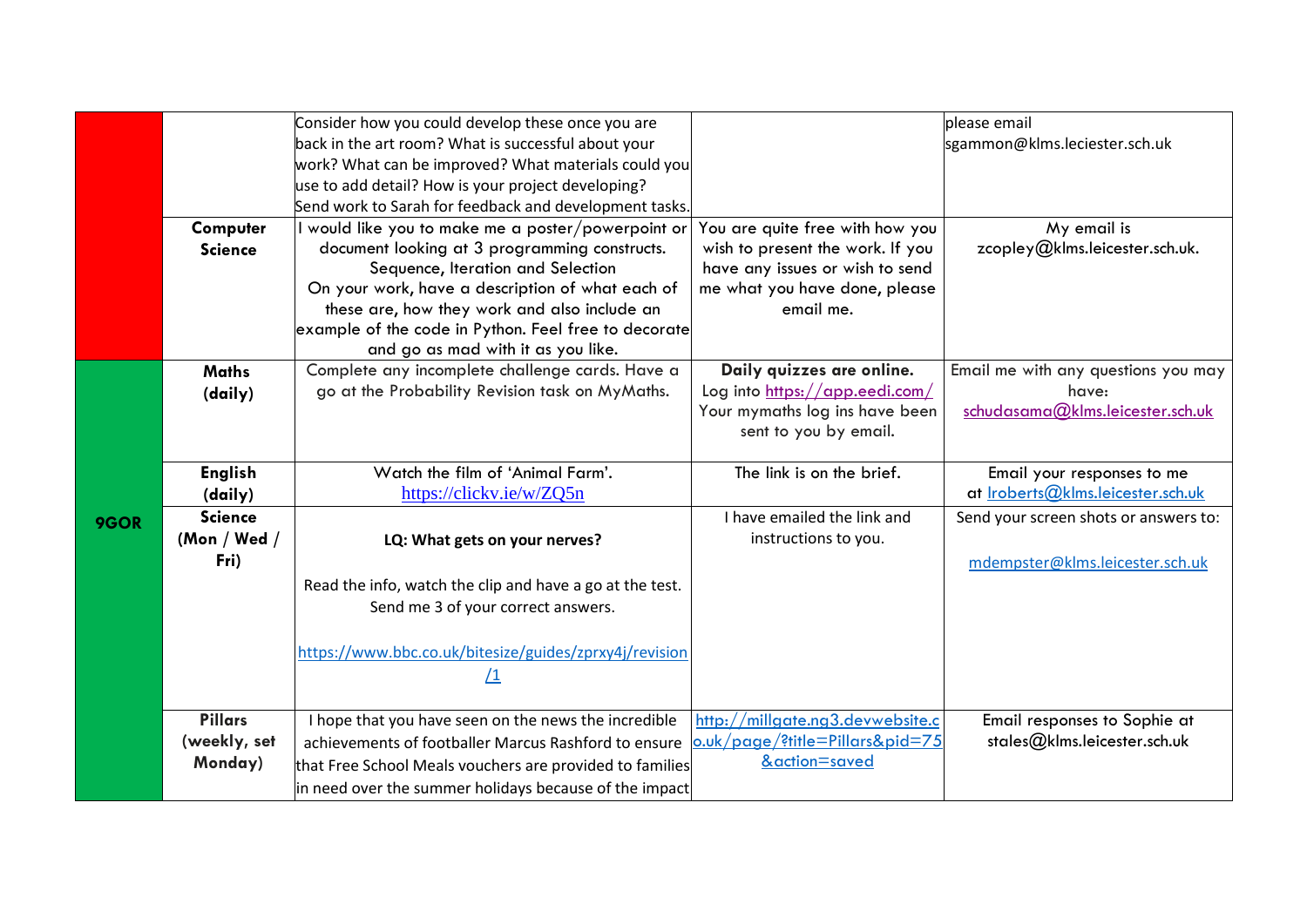|     |                      | that COVID has had on families and their incomes. Have                           |                                  |                                                                 |
|-----|----------------------|----------------------------------------------------------------------------------|----------------------------------|-----------------------------------------------------------------|
|     |                      | a watch of the video on the school website to hear the                           |                                  |                                                                 |
|     |                      | reasons behind why this cause was so important to                                |                                  |                                                                 |
|     |                      | Marcus as well as reading the newspaper article. What                            |                                  |                                                                 |
|     |                      | are our thoughts on his achievements                                             |                                  |                                                                 |
|     | <b>Core PE</b>       | Using your pedometer on your phone write down the                                | Write down your daily steps and  | Email any pictures of your screens                              |
|     | (weekly, set         | amount of steps you complete daily and see which                                 | anyone in your family            | showing huge step counts                                        |
|     | Monday)              | day you have made the most steps. To make it a bit                               |                                  | goreilly@klms.leicester.sch.uk                                  |
|     |                      | of a competition challenge your family and friends.                              | Millgate PE staff usually do     | Or                                                              |
|     |                      | Things to remember this week: 20mins exercise                                    | between 10-15k steps in a day    | Tell your PE staff member during calls                          |
|     |                      | daily. Write down steps for each day                                             |                                  | to you this week                                                |
|     | <b>Maths</b>         | Attempt the Maths Magic Challenge.                                               | Daily quizzes are online.        | Email Zuber with any questions or help                          |
|     | (daily)              | Complete the probability work set on MyMaths                                     | Log into https://app.eedi.com/   | needed.                                                         |
|     |                      |                                                                                  | Your mymaths log ins have been   | zibrahim@klms.leicester.sch.uk                                  |
|     |                      |                                                                                  | sent to you by email.            | I will check on mymaths to see how                              |
|     |                      |                                                                                  |                                  | you are getting on                                              |
|     | <b>English</b>       | Watch the film of 'Animal Farm'.                                                 | The link is on the brief.        | Email your responses to me                                      |
|     | (daily)              | https://clickv.ie/w/ZQ5n                                                         |                                  | at <u>Iroberts@klms.leicester.sch.uk</u>                        |
| 9TP |                      |                                                                                  |                                  | and Andy at<br>amaxwell@klms.eicester.sch.uk                    |
|     | <b>Science</b>       |                                                                                  |                                  |                                                                 |
|     |                      | GCSE Biology- Who is Charle Darwin? What did he<br>study and describe variation? | E-mail with details sent to you  | Send your responses to Tejal at<br>tpatel@klms.leicester.sch.uk |
|     | (Mon / Wed /<br>Fri) |                                                                                  |                                  |                                                                 |
|     | <b>Pillars</b>       | I hope that you have seen on the news the incredible                             | http://millgate.ng3.devwebsite.c |                                                                 |
|     | (weekly, set         | achievements of footballer Marcus Rashford to ensure                             | o.uk/page/?title=Pillars&pid=75  | Email responses to Sophie at<br>stales@klms.leicester.sch.uk    |
|     | Monday)              | that Free School Meals vouchers are provided to families                         | &action=saved                    |                                                                 |
|     |                      | in need over the summer holidays because of the impact                           |                                  |                                                                 |
|     |                      | that COVID has had on families and their incomes. Have                           |                                  |                                                                 |
|     |                      | a watch of the video on the school website to hear the                           |                                  |                                                                 |
|     |                      | reasons behind why this cause was so important to                                |                                  |                                                                 |
|     |                      | Marcus as well as reading the newspaper article. What                            |                                  |                                                                 |
|     |                      | are our thoughts on his achievements                                             |                                  |                                                                 |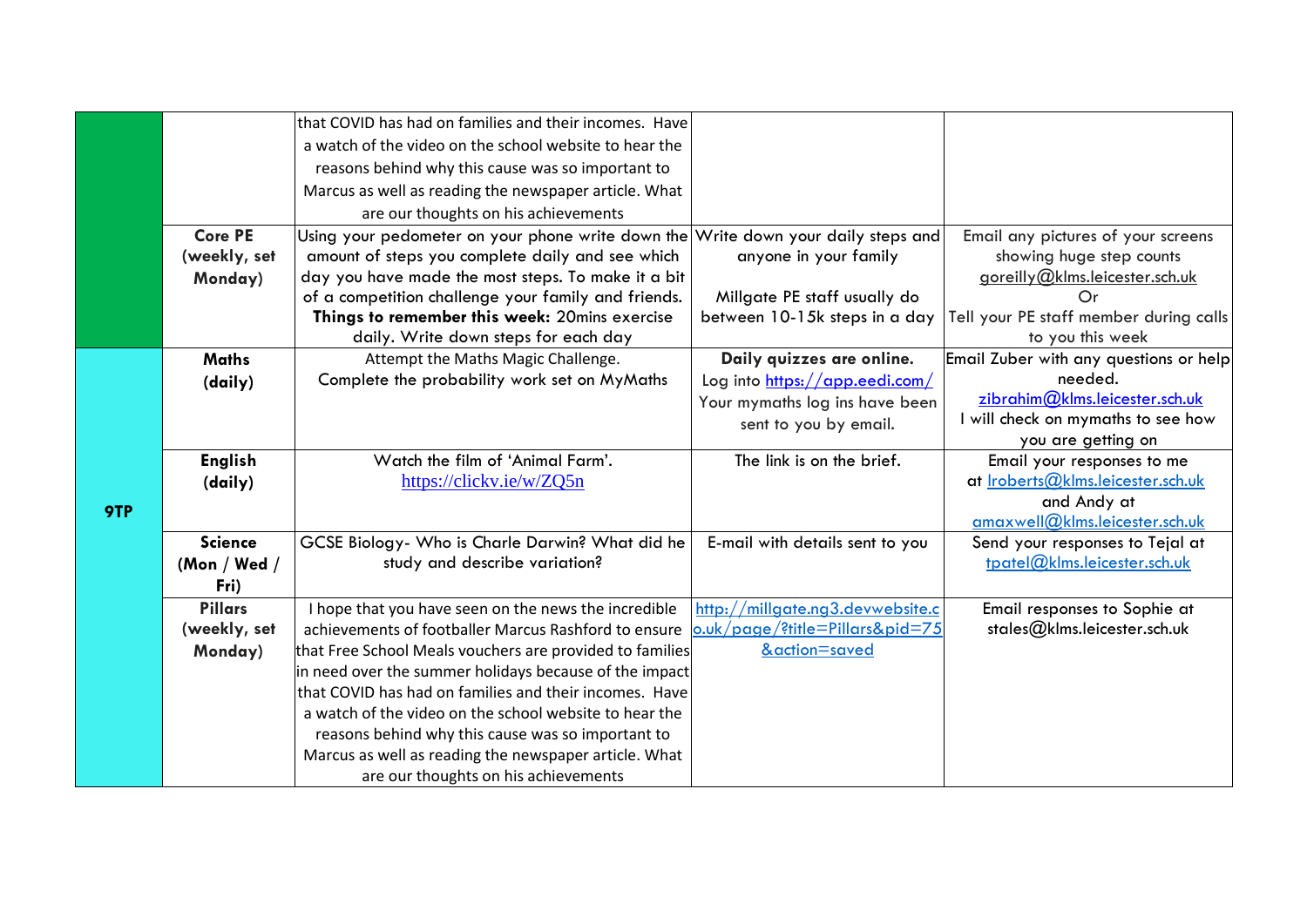|      | <b>Core PE</b> | Using your pedometer on your phone write down the Write down your daily steps and |                                  | Email any pictures of your screens     |
|------|----------------|-----------------------------------------------------------------------------------|----------------------------------|----------------------------------------|
|      | (weekly, set   | amount of steps you complete daily and see which                                  | anyone in your family            | showing huge step counts               |
|      | Monday)        | day you have made the most steps. To make it a bit                                |                                  | goreilly@klms.leicester.sch.uk         |
|      |                | of a competition challenge your family and friends.                               | Millgate PE staff usually do     | Or                                     |
|      |                | Things to remember this week: 20mins exercise                                     | between 10-15k steps in a day    | Tell your PE staff member during calls |
|      |                | daily. Write down steps for each day                                              |                                  | to you this week                       |
|      | <b>Maths</b>   | Complete the Equivalent Fractions 2 sheet. Have a                                 | Daily quizzes are online.        | Email me with any questions you may    |
|      | (daily)        | go at the Simple Equivalent Fractions task on                                     | Log into https://app.eedi.com/   | have:                                  |
|      |                | MyMaths.                                                                          | Your mymaths log ins have been   | schudasama@klms.leicester.sch.uk       |
|      |                |                                                                                   | sent to you by email.            |                                        |
|      |                |                                                                                   |                                  |                                        |
|      | <b>English</b> | Write a review of 'Animal Farm'.                                                  | I have emailed the resources to  | Email your responses to                |
|      | (daily)        |                                                                                   | you.                             | smelling@klms.leicester.sch.uk         |
|      | <b>Science</b> |                                                                                   | Work packs have been sent to     | Email any questions to me or Sim at:   |
|      | (Mon / Wed $/$ | Continue working on your parachute STEAM project.                                 | you in the post.                 |                                        |
|      | Fri)           |                                                                                   |                                  | mdempster@klms.leicester.sch.uk        |
|      |                |                                                                                   |                                  |                                        |
|      |                |                                                                                   |                                  | $s$ mistry@klms.leicester.sch.uk       |
|      | <b>Core PE</b> | Using your pedometer on your phone write down the Write down your daily steps and |                                  | Email any pictures of your screens     |
|      | (weekly, set   | amount of steps you complete daily and see which                                  | anyone in your family            | showing huge step counts               |
|      | Monday)        | day you have made the most steps. To make it a bit                                |                                  | goreilly@klms.leicester.sch.uk         |
|      |                | of a competition challenge your family and friends.                               | Millgate PE staff usually do     | Οr                                     |
| 8SKM |                | Things to remember this week: 20mins exercise                                     | between 10-15k steps in a day    | Tell your PE staff member during calls |
|      |                | daily. Write down steps for each day                                              |                                  | to you this week                       |
|      | <b>Pillars</b> | I hope that you have seen on the news the incredible                              | http://millgate.ng3.devwebsite.c | Email responses to Sophie at           |
|      | (weekly, set   | achievements of footballer Marcus Rashford to ensure                              | o.uk/page/?title=Pillars&pid=75  | stales@klms.leicester.sch.uk           |
|      | Monday)        | that Free School Meals vouchers are provided to families                          | &action=saved                    |                                        |
|      |                | in need over the summer holidays because of the impact                            |                                  |                                        |
|      |                | that COVID has had on families and their incomes. Have                            |                                  |                                        |
|      |                | a watch of the video on the school website to hear the                            |                                  |                                        |
|      |                | reasons behind why this cause was so important to                                 |                                  |                                        |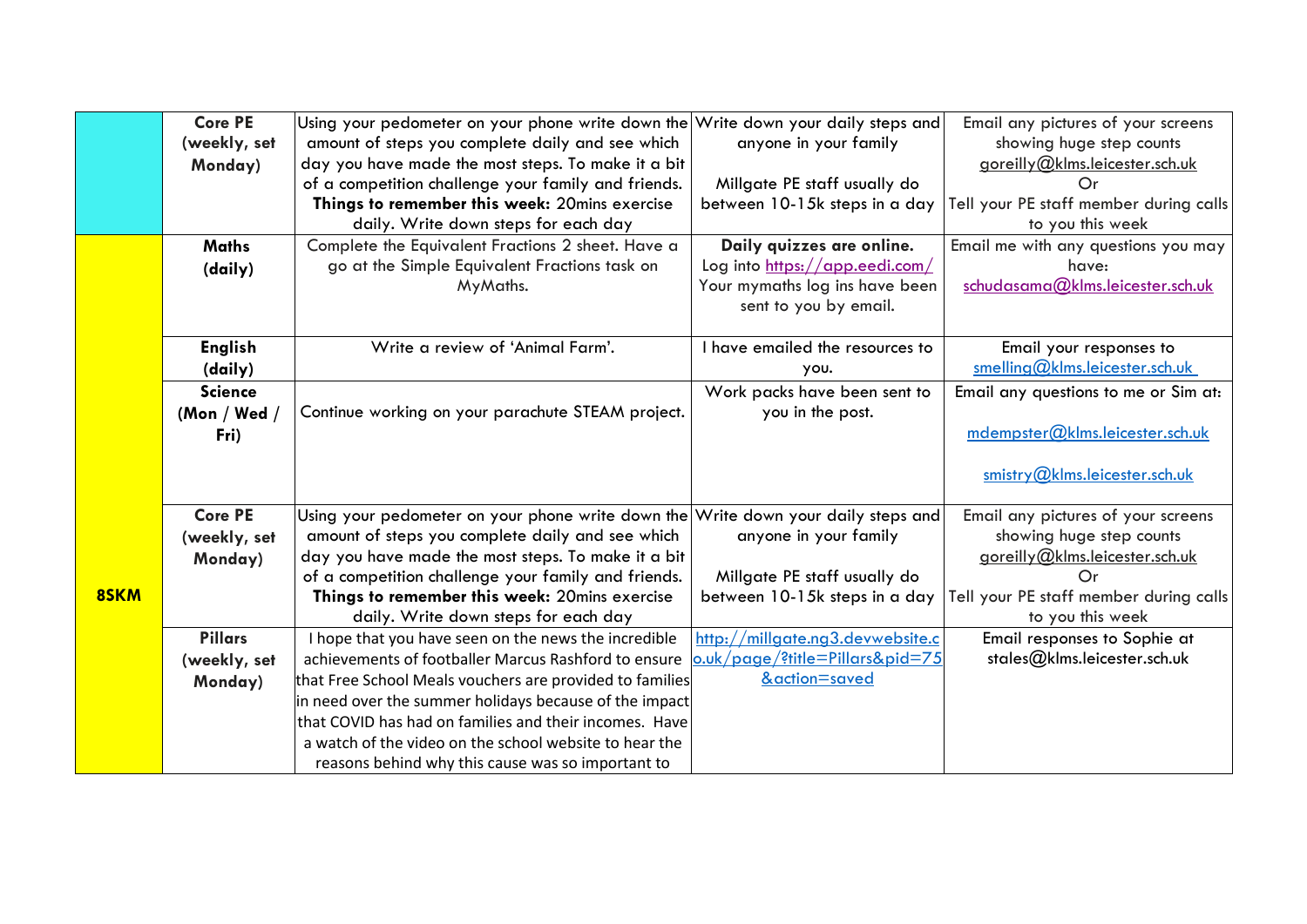| Marcus as well as reading the newspaper article. What |                                                                                            |                                     |                                         |
|-------------------------------------------------------|--------------------------------------------------------------------------------------------|-------------------------------------|-----------------------------------------|
|                                                       | are our thoughts on his achievements                                                       |                                     |                                         |
| <b>DT</b>                                             | Design - Using the pattern creating you have learnt                                        | <b>STEAM BOOKLETS</b>               | <b>Email work to</b>                    |
| (weekly, set                                          | before, design a landing spot for your parachute                                           |                                     | smistry@klms.leicester.sch.uk           |
| Monday)                                               |                                                                                            |                                     |                                         |
| Art                                                   | Please make sure the following tasks have been                                             | Find your work in your STEAM        | Email photos of work to                 |
| (weekly, set                                          | completed out of your STEAM work pack.                                                     | booklets.                           | sgammon@klms.leciester.sch.uk Group     |
| Monday)                                               |                                                                                            |                                     | Zoom Tuesday 13.55-14.15 with Sarah &   |
|                                                       | Art challenge 4: Design your landing spot.                                                 |                                     | Michaela                                |
|                                                       | Using the pattern provided or creating your own out of                                     |                                     |                                         |
|                                                       | found materials, design and create a landing spot for                                      |                                     |                                         |
|                                                       | your parachute.                                                                            |                                     |                                         |
|                                                       | How can you make it eye-catching and stand out?                                            |                                     |                                         |
| Spanish                                               | Click on the Quizlet invitation link on your email and                                     | Reminder of Quizlet instructions    | Amy will be able to see your scores on  |
| (weekly, set                                          | create your account. Complete the learning tasks on the                                    | sent by email on Monday.            | Quizlet.                                |
| Monday)                                               | left-hand side and the test before the end of Friday.                                      |                                     |                                         |
| <b>Music</b>                                          | How lyrics are written:                                                                    | https://www.bbc.co.uk/bitesize/top  |                                         |
| (weekly, set                                          | Go on to BBC bitesize KS3 music, watch the video clip                                      | ics/z3dqhyc/articles/zknqwty        |                                         |
| Monday)                                               |                                                                                            |                                     | Email your voice notes and/or lyrics to |
|                                                       | then read the information up to 'Verses and Chorus"                                        |                                     | your hook back to Helen and Aaron:      |
|                                                       | and have a go at writing your own hook.                                                    |                                     | hrackley@klms.leicester.sch.uk          |
|                                                       | In this lesson you will:                                                                   |                                     | acolvin@klms.leicester.sch.uk We look   |
|                                                       | • Learn about how lyrics are written for songs.                                            |                                     | forward to hearing them                 |
|                                                       | . Find out more about lyrics by Billie Eilish, The Noisettes                               |                                     |                                         |
|                                                       | and Dave.                                                                                  |                                     |                                         |
| Catering                                              | Recipe this week is to make your favourite summer time Recipe and Work booklet have been   |                                     | Please send me some pictures of your    |
| (weekly, set                                          | foodthis could be one of the recipes from the book or posted to you. Available on zoom     |                                     | cooking and email me if you need any    |
| Monday)                                               | a family favourite. Think about how you could switch it for a call THURSDAY 1.30pm for 1-1 |                                     | help. By the end of the week.           |
|                                                       | up - add meat, make it vegetarian, is there a healthier                                    | tutorials and demos. Or we can      | jmarlow@klms.leicester.sch.uk           |
|                                                       | version?? Booklet p15-Starchy food - Look at the                                           | cook a recipe together live. I will |                                         |
|                                                       | different protein foods and in the box draw your                                           | email you all the meeting ID and    |                                         |
|                                                       | favourite Starchy foods and explain why? Stretch &                                         | passwords to log on to zoom         |                                         |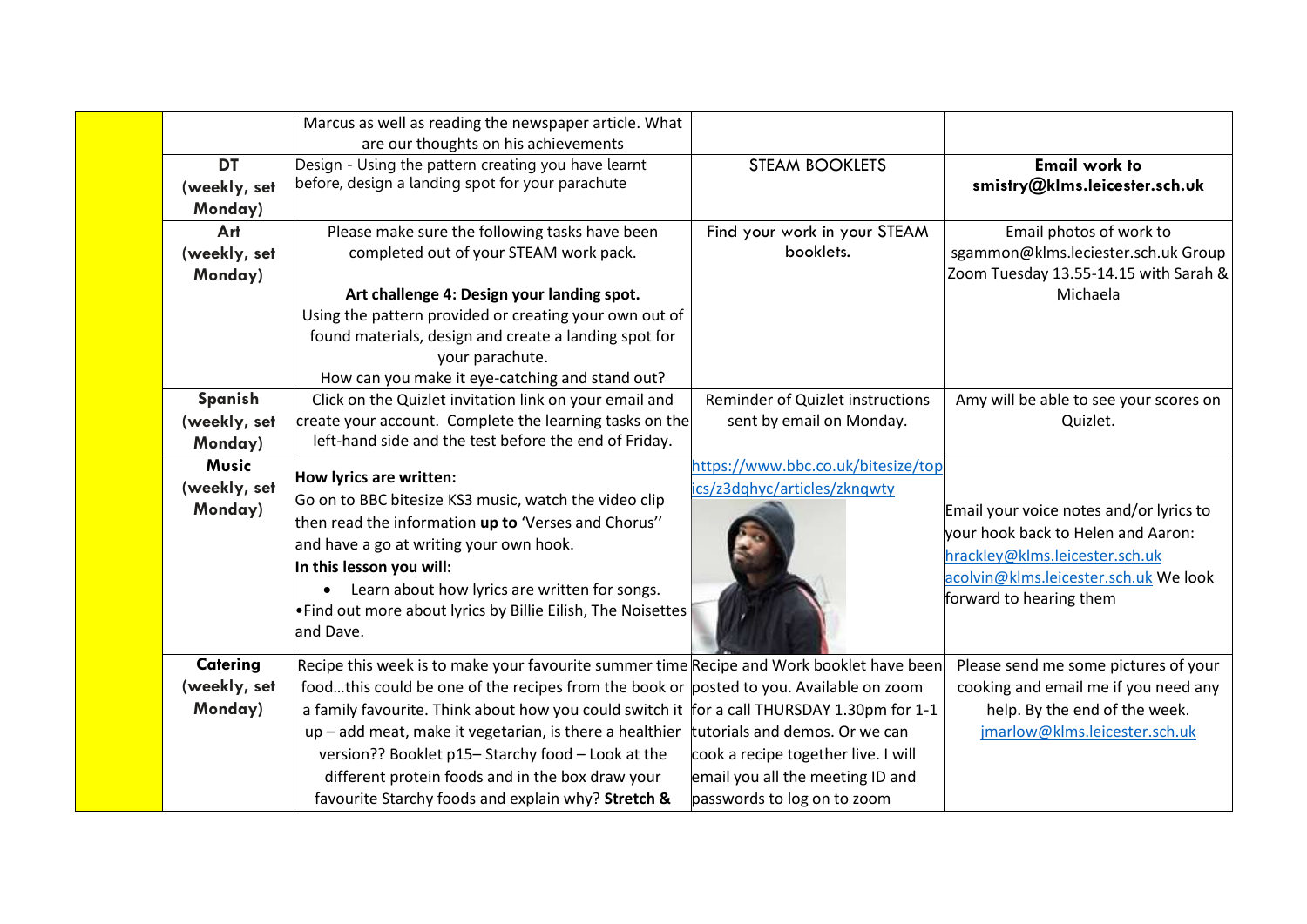|     |                | Challenge -Design your own starch based breakfast that                            |                                                                   |                                                                               |
|-----|----------------|-----------------------------------------------------------------------------------|-------------------------------------------------------------------|-------------------------------------------------------------------------------|
|     |                | you would be able to serve at a Hotel.                                            |                                                                   |                                                                               |
|     | <b>Maths</b>   | Attempt the Maths Magic Challenge.                                                | Your sumdog log ins have been                                     | Email Zuber with any questions or help                                        |
|     | (daily)        | Corey and Kiepher - In your Yellow Textbook;                                      | sent to you by email.                                             | needed.                                                                       |
|     |                | complete all of Section 1                                                         | If you need your mymaths logins,   zibrahim@klms.leicester.sch.uk |                                                                               |
|     |                | Lewis and leuan - In your Pink Textbook; complete                                 | let me, Leanne or Loretta know.                                   | I will check on mymaths to see how                                            |
|     |                | all of Section 1.                                                                 |                                                                   | you are getting on                                                            |
|     |                | ALL - Work on your STEAM project that have been                                   |                                                                   |                                                                               |
|     |                | posted out to you by Sim.                                                         |                                                                   |                                                                               |
|     |                | You have work set on mymaths too!                                                 |                                                                   |                                                                               |
|     | <b>English</b> | Watch the Water Aid clip. How does it make you                                    | I will email the link to you.                                     | Email me a picture of your work at                                            |
|     | (daily)        | feel?                                                                             |                                                                   | roberts@klmsleicester.sch.uk or talk to<br>me about it the next time we Zoom. |
|     | <b>Science</b> | STEAM project - please email me if you haven't                                    | Resources have been posted to                                     | Email any questions to                                                        |
|     | (Mon / Wed /   | received your project pack.                                                       | you.                                                              | tpatel@klms.leicester.sch.uk                                                  |
|     | Fri)           |                                                                                   |                                                                   |                                                                               |
|     |                | You also have work packs to work on- Space.                                       |                                                                   |                                                                               |
| 8SG | <b>Pillars</b> | I hope that you have seen on the news the incredible                              | http://millgate.ng3.devwebsite.c                                  | Email responses to Sophie at                                                  |
|     | (weekly, set   | achievements of footballer Marcus Rashford to ensure                              | o.uk/page/?title=Pillars&pid=75                                   | stales@klms.leicester.sch.uk                                                  |
|     | Monday)        | that Free School Meals vouchers are provided to families                          | &action=saved                                                     |                                                                               |
|     |                | in need over the summer holidays because of the impact                            |                                                                   |                                                                               |
|     |                | that COVID has had on families and their incomes. Have                            |                                                                   |                                                                               |
|     |                | a watch of the video on the school website to hear the                            |                                                                   |                                                                               |
|     |                | reasons behind why this cause was so important to                                 |                                                                   |                                                                               |
|     |                | Marcus as well as reading the newspaper article. What                             |                                                                   |                                                                               |
|     |                | are our thoughts on his achievements                                              |                                                                   |                                                                               |
|     | <b>Core PE</b> | Using your pedometer on your phone write down the Write down your daily steps and |                                                                   | Email any pictures of your screens                                            |
|     | (weekly, set   | amount of steps you complete daily and see which                                  | anyone in your family                                             | showing huge step counts                                                      |
|     | Monday)        | day you have made the most steps. To make it a bit                                |                                                                   | goreilly@klms.leicester.sch.uk                                                |
|     |                | of a competition challenge your family and friends.                               | Millgate PE staff usually do                                      | Or                                                                            |
|     |                | Things to remember this week: 20mins exercise                                     | between 10-15k steps in a day                                     | Tell your PE staff member during calls                                        |
|     |                | daily. Write down steps for each day                                              |                                                                   | to you this week                                                              |
|     |                |                                                                                   |                                                                   |                                                                               |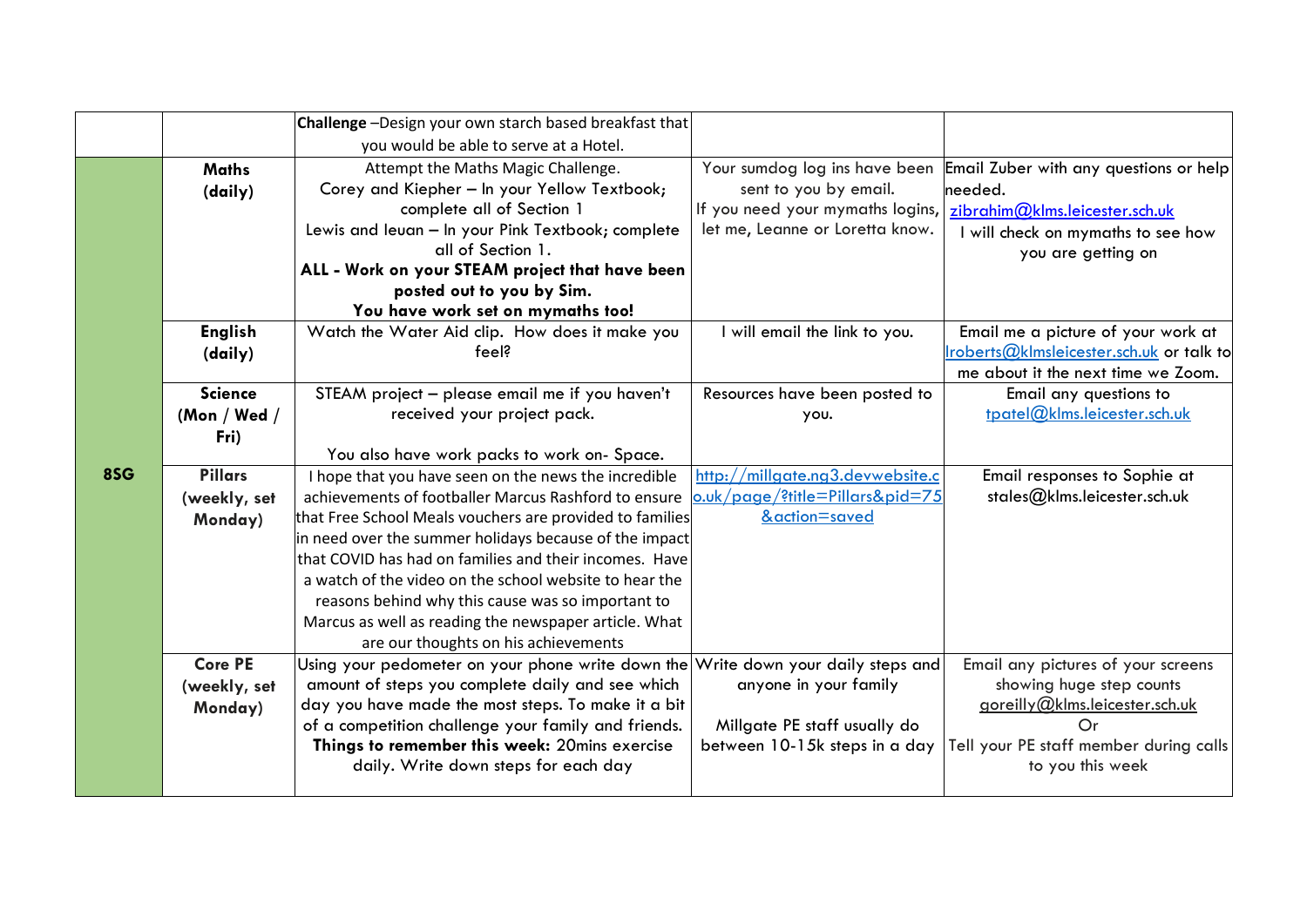| Design - Using the pattern <b>D</b> T ating you have learnt |  |                                                 | <b>STEAM BOOKLETS</b>                                                                              | <b>Email work to</b>                                                                                                                                                                                                                                                                                                                                                                                                                                                                                                                                                                                         |                                                                                                                                          |                                                                                                                                                                                     |
|-------------------------------------------------------------|--|-------------------------------------------------|----------------------------------------------------------------------------------------------------|--------------------------------------------------------------------------------------------------------------------------------------------------------------------------------------------------------------------------------------------------------------------------------------------------------------------------------------------------------------------------------------------------------------------------------------------------------------------------------------------------------------------------------------------------------------------------------------------------------------|------------------------------------------------------------------------------------------------------------------------------------------|-------------------------------------------------------------------------------------------------------------------------------------------------------------------------------------|
|                                                             |  | before, design a landing set forseour parachute |                                                                                                    |                                                                                                                                                                                                                                                                                                                                                                                                                                                                                                                                                                                                              | smistry@klms.leicester.sch.uk                                                                                                            |                                                                                                                                                                                     |
|                                                             |  | Monday)                                         |                                                                                                    |                                                                                                                                                                                                                                                                                                                                                                                                                                                                                                                                                                                                              |                                                                                                                                          |                                                                                                                                                                                     |
|                                                             |  | Art<br>(weekly, set<br>Monday)                  |                                                                                                    | Please make sure the following tasks have been<br>completed out of your STEAM work pack.<br>Art challenge 4: Design your landing spot.<br>Using the pattern provided or creating your own out of<br>found materials, design and create a landing spot for<br>your parachute.<br>How can you make it eye-catching and stand out?                                                                                                                                                                                                                                                                              | Find your work in your STEAM<br>booklets.                                                                                                | Email photos of work to<br>sgammon@klms.leciester.sch.uk Group<br>Zoom Tuesday 13.30-13.55 with Sarah &<br>Michaela                                                                 |
|                                                             |  | <b>Music</b><br>(weekly, set<br>Monday)         | How lyrics are written:<br>a go at writing your own hook.<br>In this lesson you will:<br>and Dave. | Go on to BBC bitesize KS3 music, watch the video clip then<br>read the information up to 'Verses and Chorus" and have<br>• Learn about how lyrics are written for songs.<br>. Find out more about lyrics by Billie Eilish, The Noisettes                                                                                                                                                                                                                                                                                                                                                                     | https://www.bbc.co.uk/bitesize/top<br>ics/z3dqhyc/articles/zknqwty                                                                       | Email your voice notes and/or lyrics to<br>vour hook back to Helen and Aaron:<br>hrackley@klms.leicester.sch.uk<br>acolvin@klms.leicester.sch.uk We look<br>forward to hearing them |
|                                                             |  | Catering<br>(weekly, set<br>Monday)             |                                                                                                    | Recipe this week is to make your favourite summer time Recipe and Work booklet have been<br>foodthis could be one of the recipes from the book or posted to you. Available on zoom<br>a family favourite. Think about how you could switch it for a call THURSDAY 1.30pm for 1-1<br>up - add meat, make it vegetarian, is there a healthier<br>version?? Booklet p15-Starchy food - Look at the<br>different protein foods and in the box draw your<br>favourite Starchy foods and explain why? Stretch &<br>Challenge-Design your own starch based breakfast that<br>you would be able to serve at a Hotel. | tutorials and demos. Or we can<br>cook a recipe together live. I will<br>email you all the meeting ID and<br>passwords to log on to zoom | Please send me some pictures of your<br>cooking and email me if you need any<br>help. By the end of the week.<br>jmarlow@klms.leicester.sch.uk                                      |
|                                                             |  | Computer<br><b>Science</b>                      |                                                                                                    | What is your favourite Robot?<br>Why?                                                                                                                                                                                                                                                                                                                                                                                                                                                                                                                                                                        | I would love to see what your<br>favourite robots are, so please                                                                         | Email me at<br>zcopley@klms.leicester.sch.uk.                                                                                                                                       |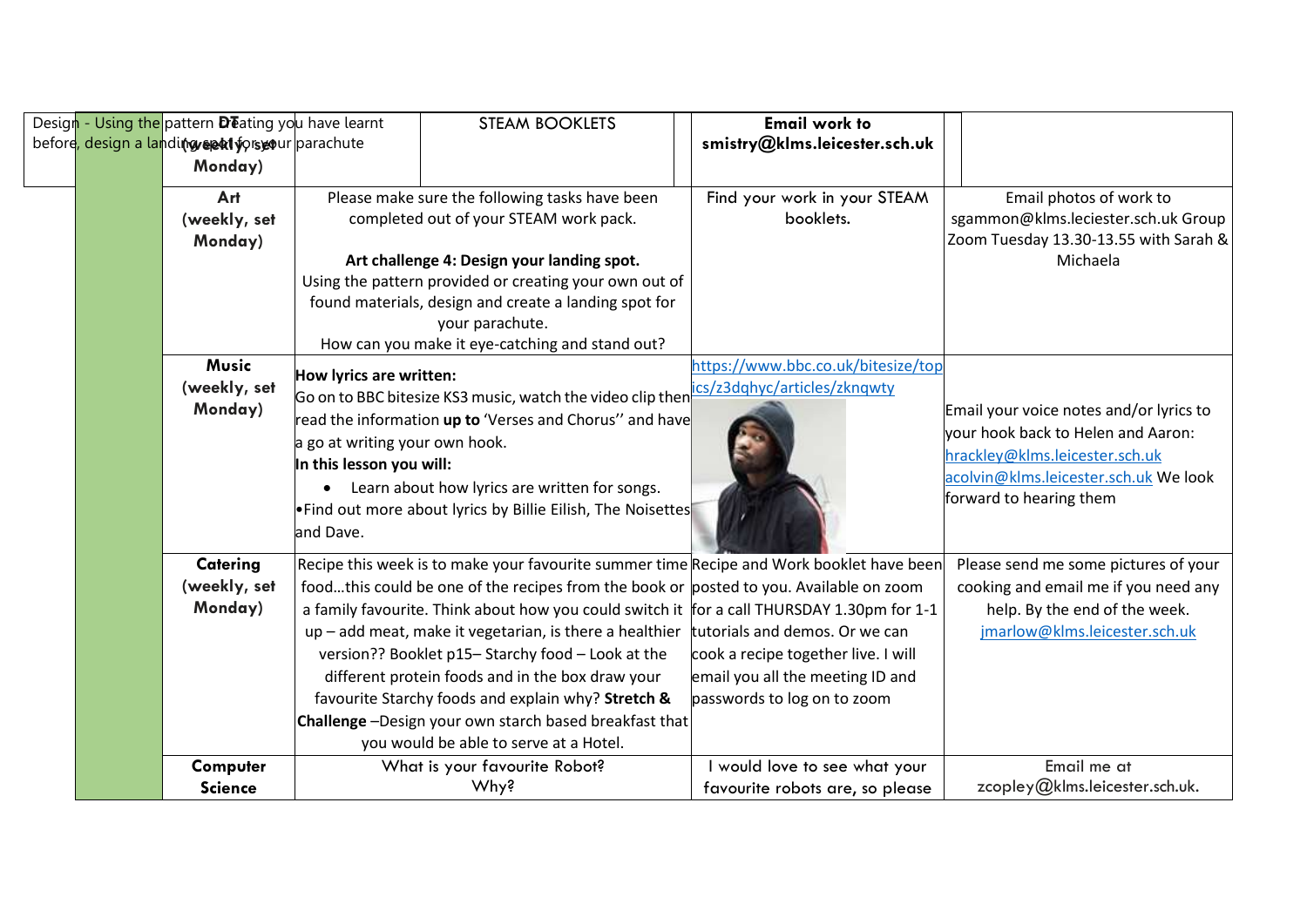|             | (weekly, set   | What makes it so good?                                                                                                       | email me or send me pictures of  |                                                                    |
|-------------|----------------|------------------------------------------------------------------------------------------------------------------------------|----------------------------------|--------------------------------------------------------------------|
|             | Monday)        | I would like you to create me a poster/document or                                                                           | your work so I can see. I may    |                                                                    |
|             |                | powerpoint looking at what your very favourite                                                                               | always try to convince you why   |                                                                    |
|             |                | robot is. On your work, explain why your robot is                                                                            | my favourite is the coolest!     |                                                                    |
|             |                | your favourite and so cool! What can it do? Whats                                                                            | Look up Atlas - Boston Dynamics! |                                                                    |
|             |                | its purpose?                                                                                                                 |                                  |                                                                    |
|             |                | Be as creative with the work as you like, it can be                                                                          |                                  |                                                                    |
|             |                | done on a computer or done by hand.                                                                                          |                                  |                                                                    |
|             |                |                                                                                                                              |                                  |                                                                    |
|             | <b>Maths</b>   | Complete the Short Division sheet. You have                                                                                  |                                  | Your mymaths log ins have been Email me with any questions you may |
|             | (daily)        | demonstrations in the pack of what to do. Have a go                                                                          | sent to you by email             | have:                                                              |
|             |                | at the Short Division task on MyMaths.                                                                                       |                                  | schudasama@klms.leicester.sch.uk                                   |
|             |                |                                                                                                                              |                                  |                                                                    |
|             | <b>English</b> | Complete the 'Through Each Other's Eyes' task from I have posted the resources out to Email a picture of your work to Selina |                                  |                                                                    |
|             | (daily)        | the 'Creative Writing with Charlie & The Chocolate                                                                           | you.                             | at sclarke@klms.leicester.sch.uk or talk                           |
|             |                | Factory' book                                                                                                                |                                  | to her about when you Zoom or talk.                                |
|             | <b>Science</b> |                                                                                                                              | Work packs have been sent to you | Email any questions to me or Sim at:                               |
|             | (Mon / Wed /   |                                                                                                                              | in the post.                     |                                                                    |
|             | Fri)           | Continue working on your parachute STEAM project.                                                                            |                                  | mdempster@klms.leicester.sch.uk                                    |
|             |                |                                                                                                                              |                                  |                                                                    |
| <b>7ZAG</b> |                |                                                                                                                              |                                  | smistry@klms.leicester.sch.uk                                      |
|             |                |                                                                                                                              |                                  |                                                                    |
|             | <b>Pillars</b> | I hope that you have seen on the news the incredible                                                                         | http://millgate.ng3.devwebsite.c | Email responses to Sophie at                                       |
|             | (weekly, set   | achievements of footballer Marcus Rashford to ensure                                                                         | o.uk/page/?title=Pillars&pid=75  | stales@klms.leicester.sch.uk                                       |
|             | Monday)        | that Free School Meals vouchers are provided to families                                                                     | &action=saved                    |                                                                    |
|             |                | in need over the summer holidays because of the impact                                                                       |                                  |                                                                    |
|             |                | that COVID has had on families and their incomes. Have                                                                       |                                  |                                                                    |
|             |                | a watch of the video on the school website to hear the                                                                       |                                  |                                                                    |
|             |                | reasons behind why this cause was so important to                                                                            |                                  |                                                                    |
|             |                | Marcus as well as reading the newspaper article. What                                                                        |                                  |                                                                    |
|             |                | are our thoughts on his achievements                                                                                         |                                  |                                                                    |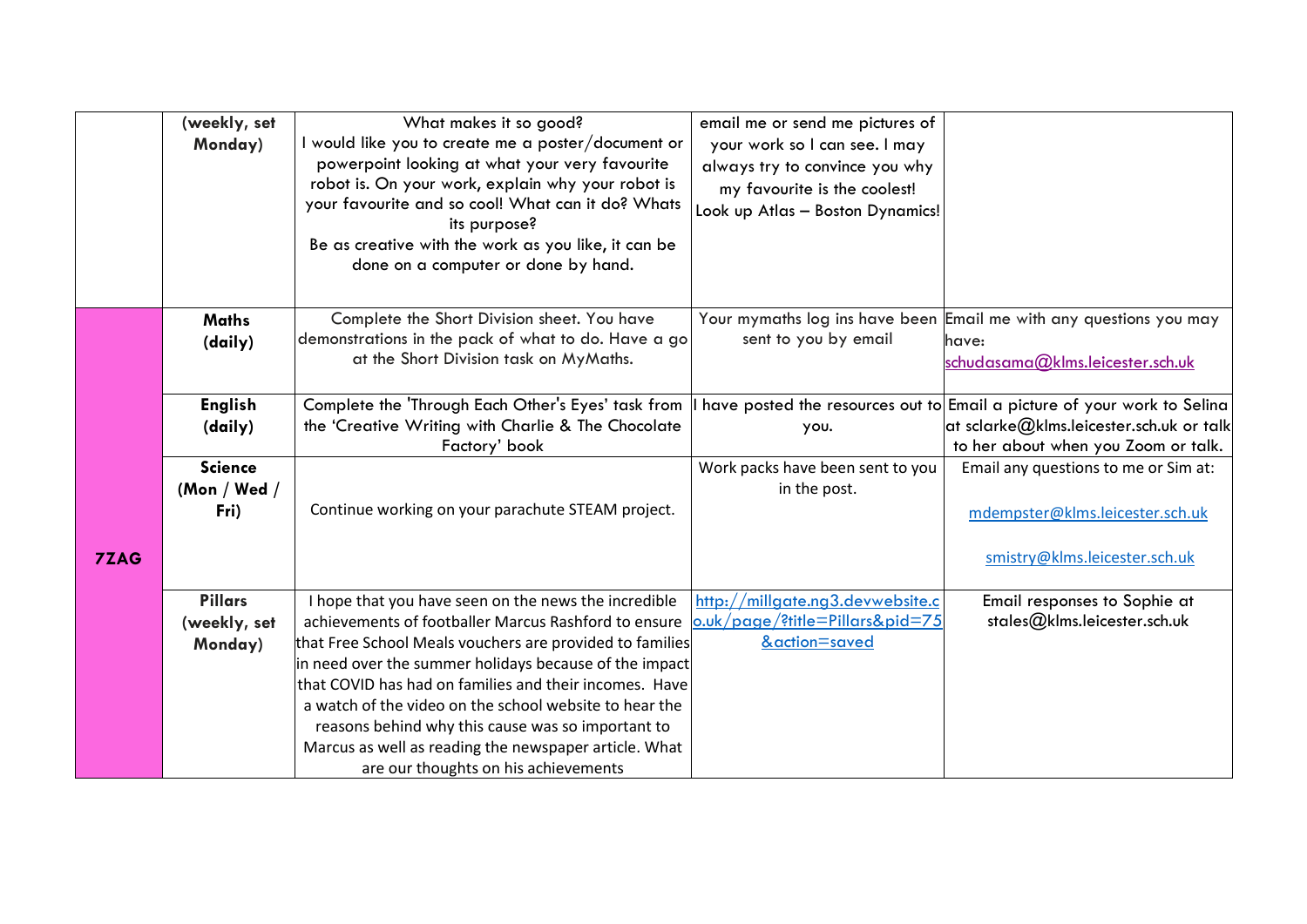|        |                                                                                                                                                                                                | <b>Core PE</b>                                   | Using your pedometer on your phone write down the Write down your daily steps and |                                                                                        |                                  | Email any pictures of your screens                                                                                            |
|--------|------------------------------------------------------------------------------------------------------------------------------------------------------------------------------------------------|--------------------------------------------------|-----------------------------------------------------------------------------------|----------------------------------------------------------------------------------------|----------------------------------|-------------------------------------------------------------------------------------------------------------------------------|
|        |                                                                                                                                                                                                | (weekly, set                                     |                                                                                   | amount of steps you complete daily and see which                                       | anyone in your family            | showing huge step counts                                                                                                      |
|        |                                                                                                                                                                                                | Monday)                                          |                                                                                   | day you have made the most steps. To make it a bit                                     |                                  | goreilly@klms.leicester.sch.uk                                                                                                |
|        |                                                                                                                                                                                                |                                                  |                                                                                   | of a competition challenge your family and friends.                                    | Millgate PE staff usually do     | Or                                                                                                                            |
|        |                                                                                                                                                                                                |                                                  |                                                                                   | Things to remember this week: 20mins exercise                                          | between 10-15k steps in a day    | Tell your PE staff member during calls                                                                                        |
|        |                                                                                                                                                                                                |                                                  |                                                                                   | daily. Write down steps for each day                                                   |                                  | to you this week                                                                                                              |
| Design |                                                                                                                                                                                                | - Using the pattern Deating you have learnt      |                                                                                   | <b>STEAM BOOKLETS</b>                                                                  | <b>Email work to</b>             |                                                                                                                               |
|        |                                                                                                                                                                                                | before, design a landing seat forseour parachute |                                                                                   |                                                                                        | smistry@klms.leicester.sch.uk    |                                                                                                                               |
|        |                                                                                                                                                                                                | Monday)                                          |                                                                                   |                                                                                        |                                  |                                                                                                                               |
|        |                                                                                                                                                                                                | Art                                              |                                                                                   | Please make sure the following tasks have been                                         | Find your work in your STEAM     | Email photos of work to                                                                                                       |
|        |                                                                                                                                                                                                | (weekly, set                                     |                                                                                   | completed out of your STEAM work pack.                                                 | booklets.                        | sgammon@klms.leciester.sch.uk Group                                                                                           |
|        |                                                                                                                                                                                                | Monday)                                          |                                                                                   |                                                                                        |                                  | Zoom Monday13.10-13.30 with Sarah &                                                                                           |
|        |                                                                                                                                                                                                |                                                  |                                                                                   | Art challenge 4: Design your landing spot.                                             |                                  | Michaela                                                                                                                      |
|        |                                                                                                                                                                                                |                                                  |                                                                                   | Using the pattern provided or creating your own out of                                 |                                  |                                                                                                                               |
|        |                                                                                                                                                                                                |                                                  |                                                                                   | found materials, design and create a landing spot for                                  |                                  |                                                                                                                               |
|        |                                                                                                                                                                                                |                                                  |                                                                                   | your parachute.                                                                        |                                  |                                                                                                                               |
|        |                                                                                                                                                                                                |                                                  |                                                                                   | How can you make it eye-catching and stand out?                                        |                                  |                                                                                                                               |
|        |                                                                                                                                                                                                | Spanish                                          |                                                                                   | Click on the Quizlet invitation link on your email and                                 | Reminder of Quizlet instructions | Amy will be able to see your scores on                                                                                        |
|        |                                                                                                                                                                                                | (weekly, set                                     |                                                                                   | create your account. Complete the learning tasks on the                                | sent by email on Monday.         | Quizlet.                                                                                                                      |
|        |                                                                                                                                                                                                |                                                  | Monday)<br>left-hand side and the test before the end of Friday.                  |                                                                                        |                                  |                                                                                                                               |
|        | <b>Music</b>                                                                                                                                                                                   |                                                  | https://www.bbc.co.uk/bitesize/top                                                |                                                                                        |                                  |                                                                                                                               |
|        |                                                                                                                                                                                                | (weekly, set                                     |                                                                                   | How lyrics are written:                                                                | ics/z3dqhyc/articles/zknqwty     |                                                                                                                               |
|        | Go on to BBC bitesize KS3 music, watch the video clip<br>Monday)<br>then read the information up to 'Verses and Chorus"<br>and have a go at writing your own hook.<br>In this lesson you will: |                                                  |                                                                                   |                                                                                        |                                  | Email your voice notes and/or lyrics to                                                                                       |
|        |                                                                                                                                                                                                |                                                  |                                                                                   |                                                                                        |                                  | vour hook back to Helen and Aaron:                                                                                            |
|        |                                                                                                                                                                                                |                                                  |                                                                                   |                                                                                        |                                  | hrackley@klms.leicester.sch.uk                                                                                                |
|        |                                                                                                                                                                                                |                                                  |                                                                                   |                                                                                        |                                  |                                                                                                                               |
|        |                                                                                                                                                                                                |                                                  |                                                                                   | Learn about how lyrics are written for songs.                                          |                                  | acolvin@klms.leicester.sch.uk We look<br>forward to hearing them                                                              |
|        | . Find out more about lyrics by Billie Eilish, The Noisettes                                                                                                                                   |                                                  |                                                                                   |                                                                                        |                                  |                                                                                                                               |
|        | and Dave.                                                                                                                                                                                      |                                                  |                                                                                   |                                                                                        |                                  |                                                                                                                               |
|        |                                                                                                                                                                                                | Catering                                         |                                                                                   |                                                                                        |                                  | Recipe this week is to make your favourite summer time Recipe and Work booklet have been Please send me some pictures of your |
|        |                                                                                                                                                                                                |                                                  |                                                                                   | foodthis could be one of the recipes from the book or posted to you. Available on zoom |                                  | cooking and email me if you need any                                                                                          |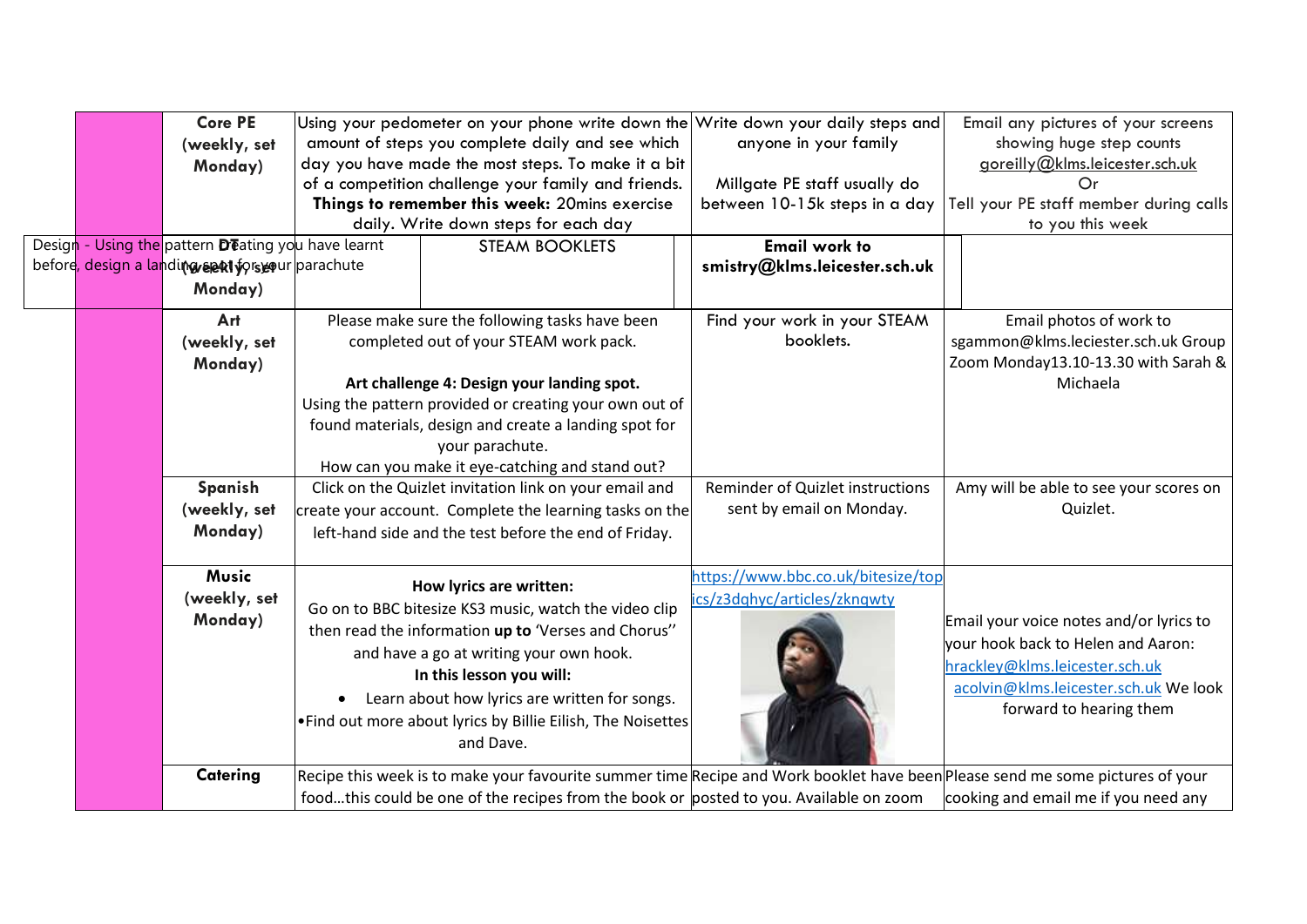|                  | (weekly, set   | a family favourite. Think about how you could switch it for a call WEDNESDAY 12.45pm for  |                                     | help. By the end of the week.                          |
|------------------|----------------|-------------------------------------------------------------------------------------------|-------------------------------------|--------------------------------------------------------|
|                  | Monday)        | up - add meat, make it vegetarian, is there a healthier                                   | 1-1 tutorials and demos. Or we can  | jmarlow@klms.leicester.sch.uk                          |
|                  |                | version?? Booklet p15- Starchy food - Look at the                                         | cook a recipe together live. I will |                                                        |
|                  |                | different protein foods and in the box draw your                                          | email you all the meeting ID and    |                                                        |
|                  |                | favourite Starchy foods and explain why? Stretch &                                        | passwords to log on to zoom         |                                                        |
|                  |                | Challenge -Design your own starch based breakfast that                                    |                                     |                                                        |
|                  |                | you would be able to serve at a Hotel.                                                    |                                     |                                                        |
|                  | Computer       | What is your favourite Robot?                                                             | I would love to see what your       | Email me at                                            |
|                  | <b>Science</b> | Why?                                                                                      | favourite robots are, so please     | zcopley@klms.leicester.sch.uk.                         |
|                  | (weekly, set   | What makes it so good?                                                                    | email me or send me pictures of     |                                                        |
|                  | Monday)        | I would like you to create me a poster/document or                                        | your work so I can see. I may       |                                                        |
|                  |                | powerpoint looking at what your very favourite                                            | always try to convince you why      |                                                        |
|                  |                | robot is. On your work, explain why your robot is                                         | my favourite is the coolest!        |                                                        |
|                  |                | your favourite and so cool! What can it do? Whats<br>its purpose?                         | Look up Atlas - Boston Dynamics!    |                                                        |
|                  |                | Be as creative with the work as you like, it can be                                       |                                     |                                                        |
|                  |                | done on a computer or done by hand.                                                       |                                     |                                                        |
|                  | <b>Maths</b>   | Complete the tasks set on MyMaths by the end of                                           | MyMaths instructions sent by email  | Amy will check on MyMaths to see how                   |
|                  | (daily)        | Thursday.                                                                                 | on Monday. Paper copies delivered   | you are getting on. Email Amy with any                 |
|                  |                |                                                                                           | to John, Owen& Riley.               | questions or help needed. Check your                   |
|                  |                |                                                                                           |                                     | position on the MyMaths leader board!                  |
|                  | <b>English</b> | Continue working on your Nessy and Seesaw tasks.                                          | You have your log-ins.              | Michelle, Sasha and Selina are                         |
|                  | (daily)        |                                                                                           |                                     | keeping in touch with you and your                     |
|                  |                |                                                                                           |                                     | work.                                                  |
|                  | <b>Science</b> | STEAM project - please email me if you haven't received Resources have been posted to you |                                     |                                                        |
|                  | (Mon / Wed /   | your project pack.<br>You also have work packs to work on-Space.                          |                                     | Email any questions to<br>tpatel@klms.leicester.sch.uk |
|                  | Fri)           |                                                                                           |                                     |                                                        |
|                  | <b>Pillars</b> | I hope that you have seen on the news the incredible                                      | http://millgate.ng3.devwebsite.c    | Email responses to Sophie at                           |
|                  | (weekly, set   | achievements of footballer Marcus Rashford to ensure                                      | o.uk/page/?title=Pillars&pid=75     | stales@klms.leicester.sch.uk                           |
|                  | Monday)        | that Free School Meals vouchers are provided to families                                  | &action=saved                       |                                                        |
| <b>7SKITTLES</b> |                | in need over the summer holidays because of the impact                                    |                                     |                                                        |
|                  |                | that COVID has had on families and their incomes. Have                                    |                                     |                                                        |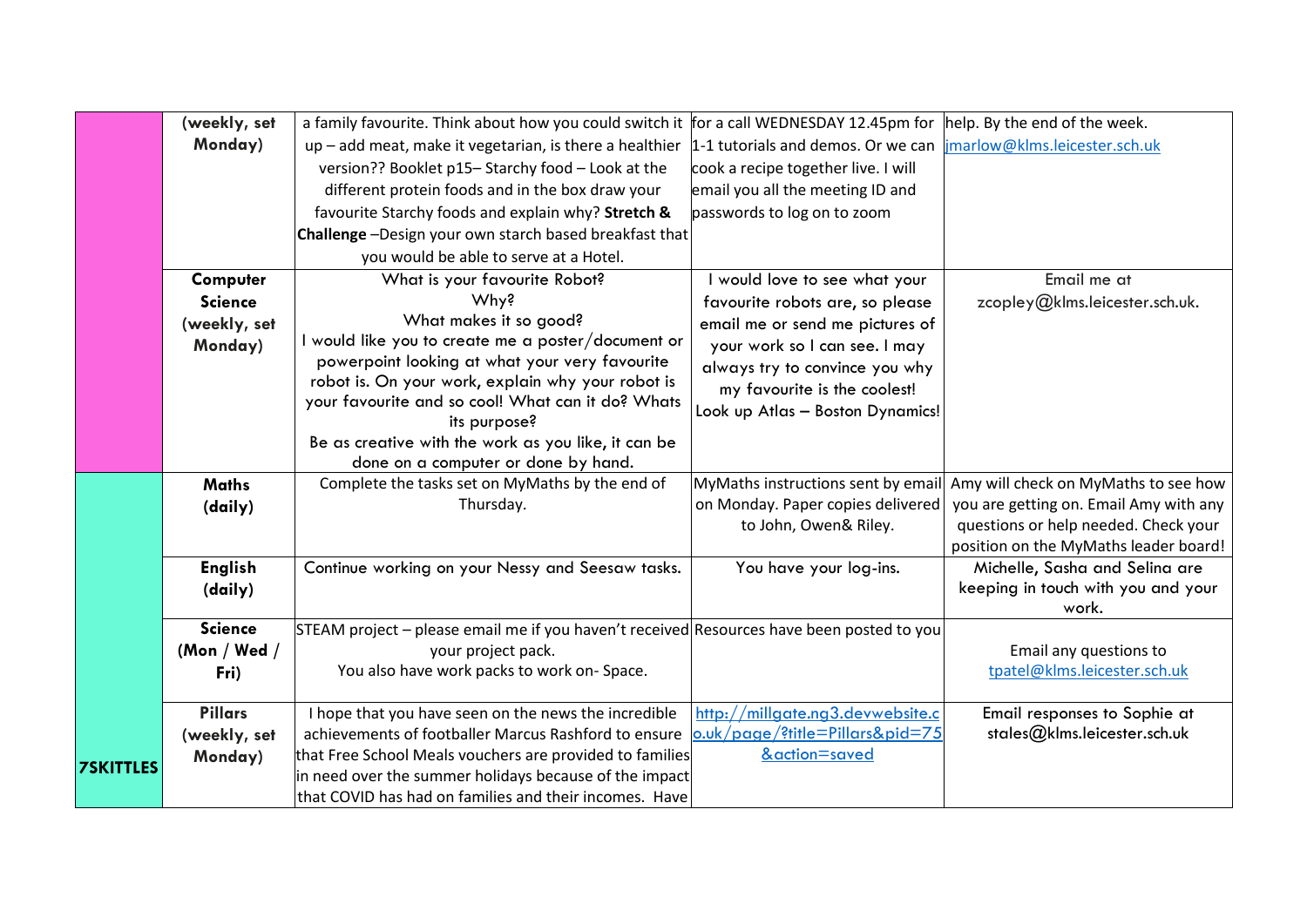|  |                                                             |                                                | a watch of the video on the school website to hear the                            |                               |                                         |
|--|-------------------------------------------------------------|------------------------------------------------|-----------------------------------------------------------------------------------|-------------------------------|-----------------------------------------|
|  |                                                             |                                                | reasons behind why this cause was so important to                                 |                               |                                         |
|  |                                                             |                                                | Marcus as well as reading the newspaper article. What                             |                               |                                         |
|  |                                                             |                                                | are our thoughts on his achievements                                              |                               |                                         |
|  | <b>Core PE</b>                                              |                                                | Using your pedometer on your phone write down the Write down your daily steps and |                               | Email any pictures of your screens      |
|  | (weekly, set                                                |                                                | amount of steps you complete daily and see which                                  | anyone in your family         | showing huge step counts                |
|  | Monday)                                                     |                                                | day you have made the most steps. To make it a bit                                |                               | goreilly@klms.leicester.sch.uk          |
|  |                                                             |                                                | of a competition challenge your family and friends.                               | Millgate PE staff usually do  | $\Omega$ r                              |
|  |                                                             |                                                | Things to remember this week: 20mins exercise                                     | between 10-15k steps in a day | Tell your PE staff member during calls  |
|  |                                                             |                                                | daily. Write down steps for each day                                              |                               | to you this week                        |
|  | Design - Using the pattern <b>D</b> T ating you have learnt |                                                | <b>STEAM BOOKLETS</b>                                                             | <b>Email work to</b>          |                                         |
|  | beford, design a landing sext forseour parachute            |                                                |                                                                                   | smistry@klms.leicester.sch.uk |                                         |
|  | Monday)                                                     |                                                |                                                                                   |                               |                                         |
|  | Art                                                         | Please make sure the following tasks have been |                                                                                   | Find your work in your STEAM  | Email photos of work to                 |
|  | (weekly, set                                                |                                                | completed out of your STEAM work pack.                                            | booklets.                     | sgammon@klms.leciester.sch.uk Group     |
|  | Monday)                                                     |                                                |                                                                                   |                               | Zoom Monday 12.45-13.10 with Sarah &    |
|  |                                                             |                                                | Art challenge 4: Design your landing spot.                                        |                               | Michaela                                |
|  |                                                             |                                                | Using the pattern provided or creating your own out of                            |                               |                                         |
|  |                                                             |                                                | found materials, design and create a landing spot for                             |                               |                                         |
|  |                                                             |                                                | your parachute.                                                                   |                               |                                         |
|  |                                                             |                                                | How can you make it eye-catching and stand out?                                   |                               |                                         |
|  | <b>Music</b><br>How lyrics are written:                     |                                                | https://www.bbc.co.uk/bitesize/top                                                |                               |                                         |
|  | (weekly, set                                                |                                                |                                                                                   | ics/z3dqhyc/articles/zknqwty  |                                         |
|  | Monday)                                                     |                                                | Go on to BBC bitesize KS3 music, watch the video clip                             |                               | Email your voice notes and/or lyrics to |
|  |                                                             |                                                | then read the information up to 'Verses and Chorus"                               |                               | vour hook back to Helen and Aaron:      |
|  |                                                             |                                                | and have a go at writing your own hook.                                           |                               | hrackley@klms.leicester.sch.uk          |
|  |                                                             | In this lesson you will:                       |                                                                                   |                               | acolvin@klms.leicester.sch.uk We look   |
|  |                                                             | Learn about how lyrics are written for songs.  |                                                                                   |                               | forward to hearing them                 |
|  |                                                             |                                                | . Find out more about lyrics by Billie Eilish, The Noisettes                      |                               |                                         |
|  |                                                             | and Dave.                                      |                                                                                   |                               |                                         |
|  |                                                             |                                                |                                                                                   |                               |                                         |